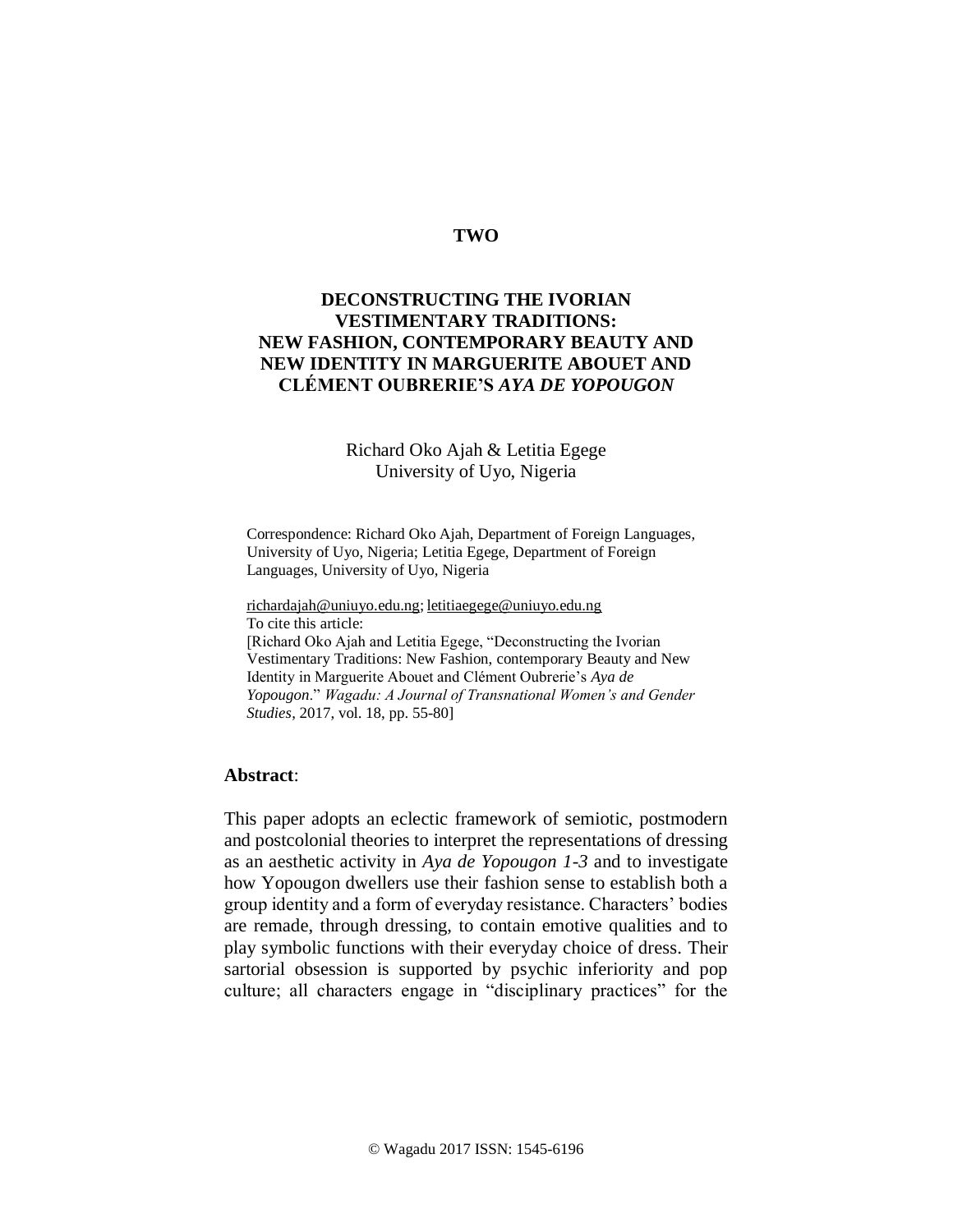clothing culture of their bodies that are ornamented surfaces for display.

## **Introduction**

It is evident that discourse on African dressing culture as part of African beauty or its shifting paradigms in African literature has not been given much attention by literary and cultural critics. It is apparently because such issues are glossed over in African literary works which are exclusively textual while dress styles belong to visual discourse. Writers describe different parts of the body but leave out the aesthetics of African woman's hairdos and dressing culture. Marguerite Abouet's and Clement Oubrerie's *Aya de Yopougon,* as a graphic novel, offers the possibilities of a discourse on hair styling and sartorial practice, because both elements are paradigmatic of African beauty.

In her *Home and Harem* (1996), Grewal analyzes Romantic and Victorian ideas of beauty which owe much to Burke and Ruskin, to show Western conceptualization of women and Eurocentric definitions of the beautiful; yet it should be known that the European hegemony of this universalism of beauty/aesthetics is located in Platonic and Cartesian formulations (Matereke and Mapara, 2009, p. 203). Although the black woman can be said to fall under the model of "order" and "submission" with its paradigmatic relationship with society, she falls short of physiognomic evaluation since a "black woman cannot be beautiful because she can only arouse a feeling of terror and can therefore be in the category of the sublime" (Grewal, 1996, p. 30). With Burke's and Ruskin's taxonomy of the beautiful which can be classified under colonial discourse, the notion of beauty becomes a racial and cultural construction that polarizes global spatiality between white/black, civilized/"primitive," metropolis/colony, and centre/periphery. Eurocentric concept of beauty privileges the aristocratic women whose faces are assigned angelic roles, through physiognomic discourse that makes phenotype an indication of inner qualities.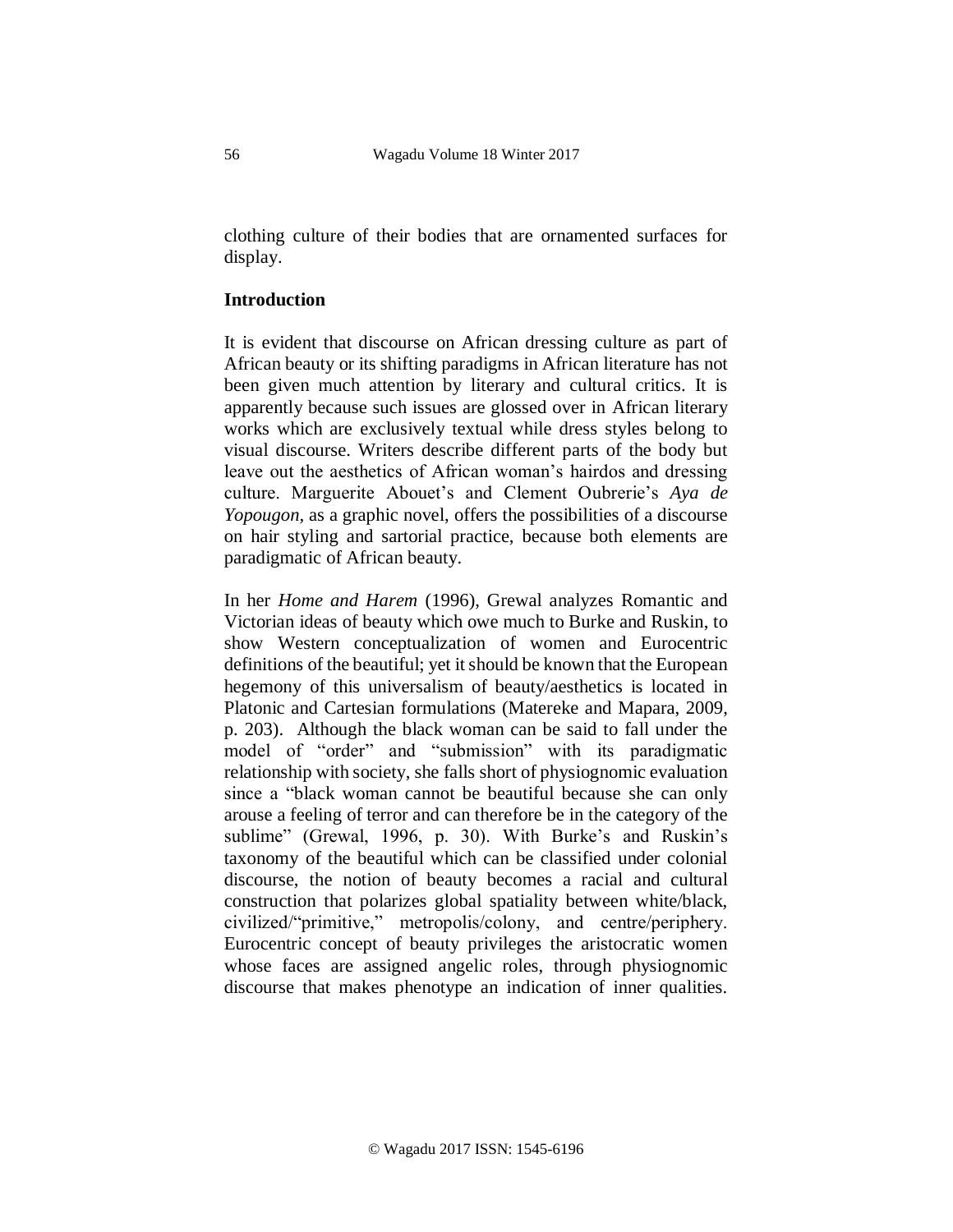With such aesthetics, blackness as a racial category becomes associated with opacity, fear and horror, and features that could be read as analogous to moral characteristics (Grewal, 1996, p. 27).

Contrastingly, in his "Migrant Songs for Mothers," Ajah (2012, p.15) admits that the desire to rewrite black history, to challenge Eurocentric notions and to portray the aesthetics of Blacks preoccupied black poets and explains the autoethnographic trends of negritude poetry. In *Imperial Eyes*, the critic conceptualizes *literary* autoethnography as "instances in which the colonized subjects undertake to represent themselves in ways that engage with the colonizer's terms" (Pratt, 2008, p.9). In essence, autoethnographic agenda remains an artistic ideology of most postcolonial African writers whose creative consciousness is turned towards the European Center. Marguerite Abouet admits that she intends to correct the erroneous representation of her people. Scholars (Pratt, 2008; Ajah, 2014; Wall, 2008; Besio, 2006) have shown the autoethnographic content of postcolonial and postmodern studies which we have chosen as parts of the theoretical framework for our analysis. With the convergence of textual and visual modes of representation, her graphic novel illustrates the aesthetic traditions of the African people in Yopougon or Yop City as it is called in the graphic novel. The narrative is spiced with scenes of ceremonies and events that showcase the sartorialism of Yop City dwellers and their reception to exotic cultures, often marketed in foreign newspapers and televisions. The characters' gorgeous hairstyles, dressing and make-up become means of articulating subjective sensibilities, rhizomatic sensuality and fragmented personality that emanate from the search for new identity and beauty. Sampled images of dresses drawn from *Aya de Yopougon* will be "read" as nonlinguistic cultural signifiers in visual discourse.

Premised on the lack of attention on the nonlinguistic resources in meaning-making of multimodal texts (Lui, 2013, p. 1259), we have chosen an eclectic theoretical framework that incorporates social semiotics with postmodern and postcolonial studies to analyze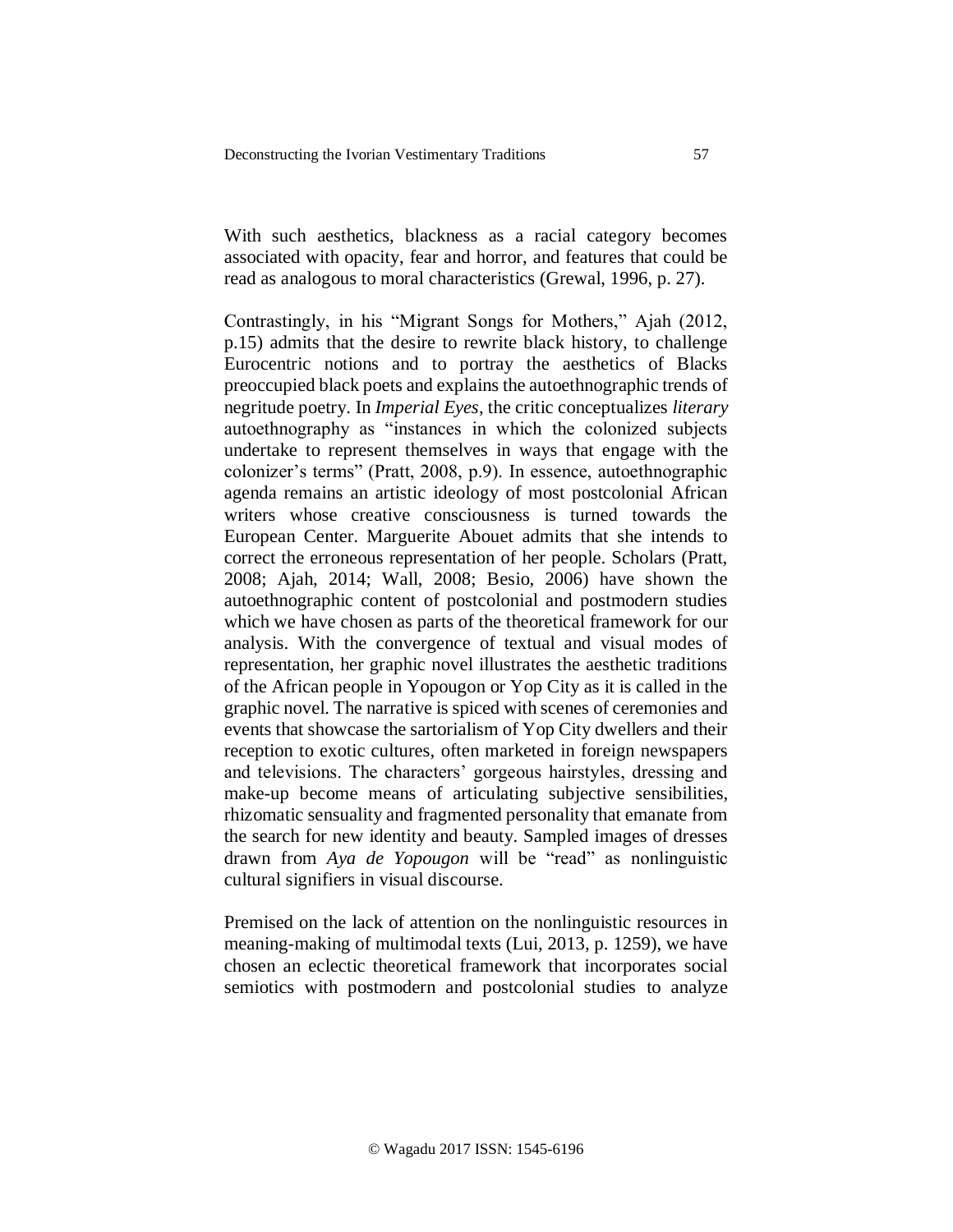Abouet's and Oubrerie's non/verbal discourse of dressing culture that permits the construction of subjective identities and "constitute[s] a system of signification, a visual language as dynamic, complex, and arbitrary as any spoken communication" (Michalove, 2014). We acknowledge polemical epistemological debates on the postmodern readability of visual images (Maré, 2006, p. 67) which, however and undoubtedly, emerge from postmodern visual culture (Myons, 2003, p. 11). Yet, relationship between semiotics with postmodernism (Gottdiener, 1995 in Wijeyeratne, 1997; Deely, 2000) and postcolonialism (Bowman, 2010) has been studied, because all cultural systems are vehicles of meaning, and, inversely, meaning animates all cultural systems (Lagopoulos, 1993, p. 289). In addition, a semiotic multimodal analysis model has been developed and applied in visual texts that engage in the construction of masculinities (Cilliers, 2014). This paper intends to demonstrate how dressing culture as "reproducible images" of graphic writing could be read socio-semiotically, postcolonially and postmodernly as cultural and *translational* texts invested with nonlinguistic meanings that interpret the bodies as "object of the gaze and of social representation" (Calefato, 2010, p. 345) of new subjective identities. We equally admit that there have been different cultural representations that have contributed in shaping studies on African aesthetics and its discourse.

With its autoethnographic posture, as we earlier noted, negritude poetry, it should be stated, emphasizes the African woman's body and its functional aesthetics. For example, Senghor eulogizes the striking beauty of the naked body of *Femme noire*; Laye's *A ma mère* unveils the multifunctionality of his "Dâman"; and Beyala concentrates on the *parte obscène* of the *Femme nue, femme noire*. In the words of Julien (1987, p.338), Senghor's and Laye's poetry unveils the "dignity, beauty, purity, nurturance [which] are the attributes of the African woman/continent." However, African clothing culture constitutes, to a greater extent, African woman's paradigm of beauty, because they (hair/styles or dresses which will be our focus) possess the emotive qualities and communicational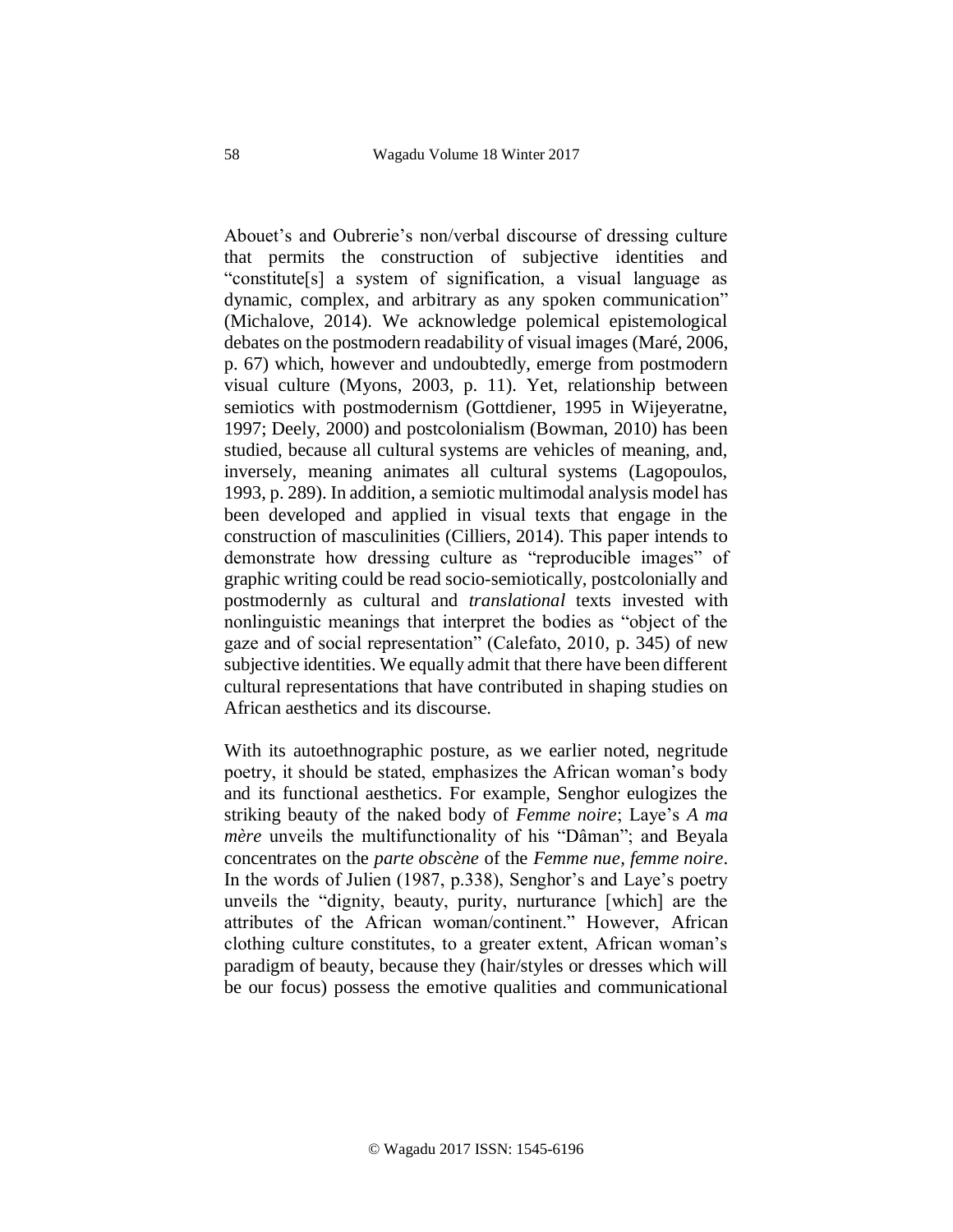abilities that negotiate socio-cultural spaces. Studies (Twigg, 2009; Calefato, 2010; Barthes, 2013; Kirby, 2014; Michalove, 2014) carried out on African dressing have been mainly outside the domain of literature and literary studies; however, they help in shaping the understanding of the dynamics and aesthetics of African garb in postcolonial societies as reflected in Marguerite Abouet's *Aya de Yopougon*.

*Aya de Yopougon* (or *Aya* for short) is a graphic novel written by the Ivorian-born French writer Marguerite Abouet and illustrated by the French graphic artist and illustrator Clément Oubrerie. It is an autobiographical account that captures the writer's adolescence in Yopougon, a suburb of Abidjan, which is her birthplace. The graphic novel appears in six volumes that narrate the communal life of Aya and other Yopougon dwellers in the 1970s during the reign of President Félix Houphouët-Boigny. Through the eyes of the female protagonist Aya, Yopougonian society is mirrored. The portrait of Yop City, as it is popularly nicknamed in the text, a crude allusion to New York City as displayed in American films, reveals the image of its social and socializing space with its indigenized French, postmodern lifestyles, and obsession for popular culture.

This paper is divided into four major sections. The first section attempts to establish a paradigmatic relationship between popular culture, exotic fashion and cultural neuroses, thereby explaining the ideology that drives sartorial consciousness in Abouet's Yopougon, analogous to the advent of the Congolese *Sapeurs*<sup>1</sup> in subjectivity but not in creativity. The second discusses how dressing culture is used to construct postmodern identities, while the third evaluates the author's semiotic discourse of sexed and clothed bodies, since clothes "speak" the language of the wearers. The concluding part takes a look at some "disciplinary practices" necessary for remarking the body and the enhancement of its beauty; it considers these practices holistically as fashion involving not only the sartorial, but also haircare activity because dressing and hair styles are complementary.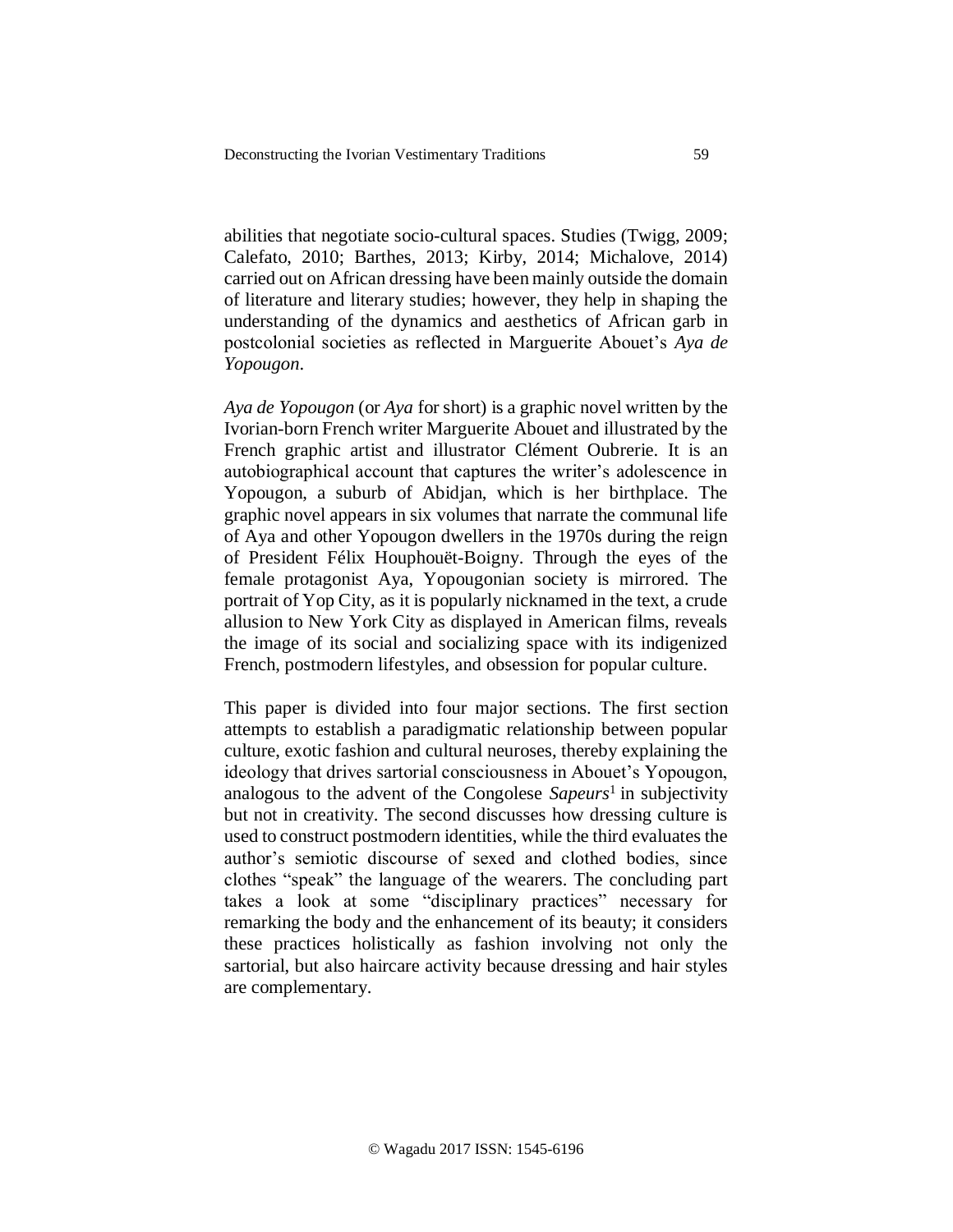## **Popular Culture, Cultural Neuroses and Exotic Fashions in** *Aya*

*Aya de Yopougon 1* opens with a large panel of a TV set, portraying a bike rider that overtakes a bus. The image on screen is an advertisement of *Solibra*, a locally brewed beer, anchored by Dago, a modern comedian in Abidjan, whose feat of overtaking a bus with a bike is harnessed by the consumption of *Solibra*. Abouet and Oubrerie's portrayal of a group of working-class people as characters watching this TV Advert in Aya's sitting room demonstrates the invasion of popular culture into the Ivorian society of 1970s. In *Popular Culture*, O'Brien and Szeman (2004, p. 9) define popular culture as "the communicative practices of everyday life" where "communicative practices" comprises all those activities concerned with the production of meaning: talking, writing, and social rituals such as eating, shopping, dancing, music, visual culture, sports, fashion, etc. Bailey (1998, p .10) conceives it as a "sprawling hybrid, a generally eclectic ensemble or repertoire of texts, sites and practices that constitute a widely shared social and symbolic resource." Aya's "sitting room," "Miss Yopougon Go!" (*Aya 3*, pp. 40-50), Yopougon's numerous bars such as *Allocodro* (*Aya 1*, p .43), *Secouez-vous* (*Aya 1*, pp. 23-25), *Chez Maxim's* (*Aya 2*, pp. 44-45), *l'Hôtel aux mille étoiles* (*Aya 2*, p. 54), among others, are social rituals that serve as "symbolic resources" necessary for the construction of identity, individuality and collectivity for Aya and her coterie of friends, and other Yopougon dwellers in the texts.

Yopougon, as a suburb of Abidjan, is a community of middle class workers and peasants, who are open to all forms of exoticism, except in their preference of *Koutoukou* to local beer, *Solibra*. Events such as marriage celebration between Moussa and Adjoua (*Aya 1*), Miss Yopougon Go (*Aya 3*), etc. provide great opportunities for the revelation of exotic fashions. Sikidi, Yopougon's popular fashion designer, is besieged by young girls who intend to come out in their best attires during Adjoua's marriage party held in Yopougon. He regrets his inability to finish the sewing of their dresses because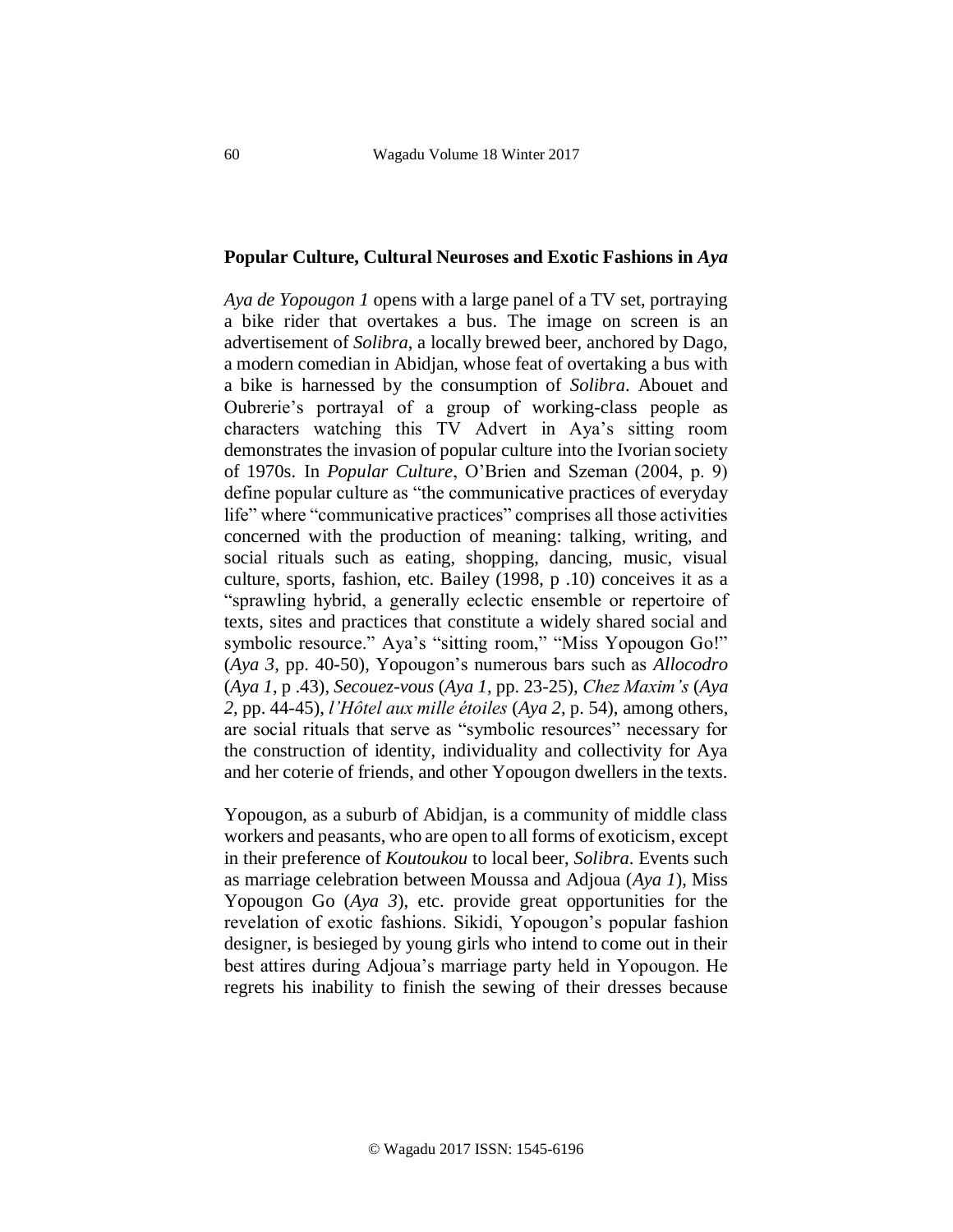Yopougon girls often choose complex styles from magazines, newspapers and films. One of his clients had asked Sikidi: "il faut raccourcir plus ma robe Catherine Deneuve" [It is needful to further shorten my Catherine Deneuve-styled dress and Sikidi replied by asking: "c'est une robe que tu veux ou une camisole?" [Is it a dress or camisole you want?] (ibid., p. 88). To be *à la mode*, it is necessary to choose popular dress styles of foreign artists advertised in different media that serve as vendors of popular cultures. The choice of Catherine Deneuve is not misplaced as she is a known face in the French movie industry as an actress in the 1970s; born Catherine Dorléac in 1943 in 17e arrondissement de Paris, France, she ended up acquiring a cultural personality in foreign lands where her films were viewed and her name inspired her fans, as seen in *Aya*. Foreign and local magazines, newspapers and TV shows are ideologically charged agents of cultural and social constructions (See also Cereda, 2013, p.138), because "all cultural systems are vehicles of meaning, and inversely, meaning animates all cultural systems" (Lagopoulos, 1993, p. 289). Abouet shows "to her western audience that the subaltern natives can look and speak; the natives she represents are no longer 'silent objects' but, contrary to the model of western hegemony in which the colonizer is seen as an active 'gaze' subjugating the native as 'passive' objects, the colonizer also feels looked at by the native's gaze" (Bernardi, 2010, p. 419). The characters' disparate gaze or "visual exoticism" is not unidimensional but multidimensional on different western cultural models or materials, explaining the fragmented and hybridized identities of Yopougon young boys and girls.

The obsessive orientation towards exoticism and its *mediated* fashion of Abouet and Oubrerie's characters is premised firstly on the postmodern and postcolonial deconstruction of the body as "unfinished biological and social phenomenon" (Cereda, 2013, p. 138) and, secondly on the psychic inferiority of Ivorian postcolonial subjects. The postmodernity and postcoloniality of Yopougon challenge the Eurocentric and dominant existing traditions of the body as a perfect creation of God, in that Aya and her friends seek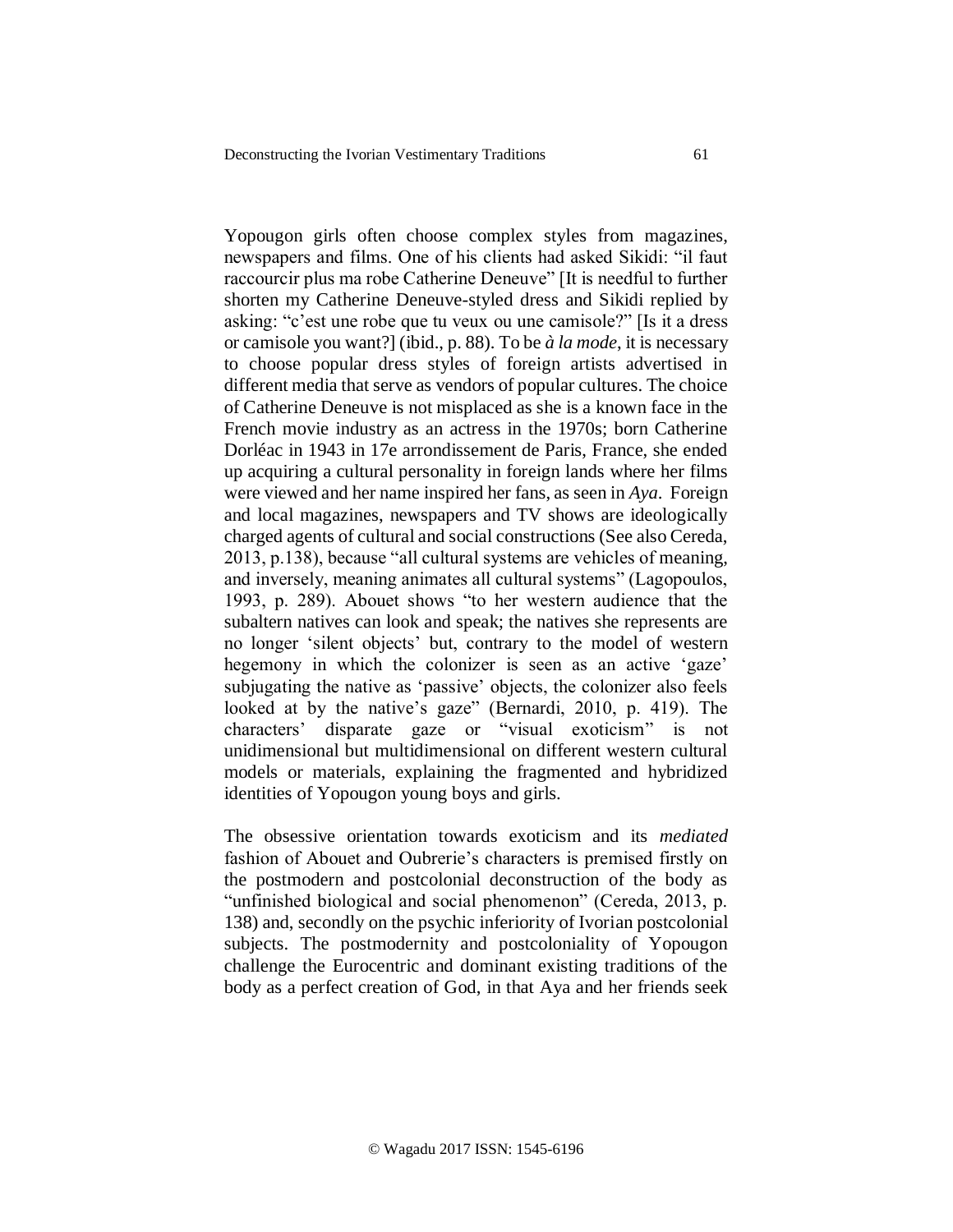ways of remaking their bodies and enhancing their beauty, since "all women, irrespective of race, compare themselves to the western beauty ideals" (Thompson, 2009, p. 845). In essence, Yopougon dwellers suffer from a double dose of psychic inferiority as postcolonially ideological subjects and peripherally spatialized subjects, since Yopougon is a periphery of Abidjan and therefore "the margin of a postcolonial city." The dream of being "exotic" and so "distinct" constitutes Yopougon dwellers' "neuroses of blackness." A term credited to Frantz Fanon, it is defined as "an emotional disorder, manifest at the level of personality, which stems from the conflict between a powerful (often instinctual) impulse or wish and the need to repress this instinct" (Hook, 2004, p. 116). For this group of youngsters, the search for new beauty becomes a way of affirming and redeeming their battered existence and identity. The semiotic relationship between clothing and identity is explainable because fashion, as linguistic codes, enables people to send a message about themselves (Twigg, 2009), and there is some evidence of the capacity of clothing to remedy sometimes unconscious feelings of a lack of self-worth and transform a person to the ontological status of "somebody" (Pearce, 2014, p. 859). In essence, sartorial practices of Yop City dwellers demonstrate their obsessive desires to resemble somebody and to inspire someone, thereby culminating into and enabling the construction of fragmented identities.

# **Dressing Culture and Construction of Postmodern Identities through New Clothing Styles**

*Aya de Yopougon* appears to be a showcase of fashion, as all characters are so concerned with how they look. In reality, getting dressed is a practice of attending to the body (Pearce, 2014, p.857), and clothing is linked to the body. It forms the vestimentary envelope that contains the body and presents it to the social world. It is the social world that interprets clothing, assigns its values and evaluates the body that wears it. However, it is the body that gives clothes life (Twigg, 2009). Dressing culture prevalent in Yopougon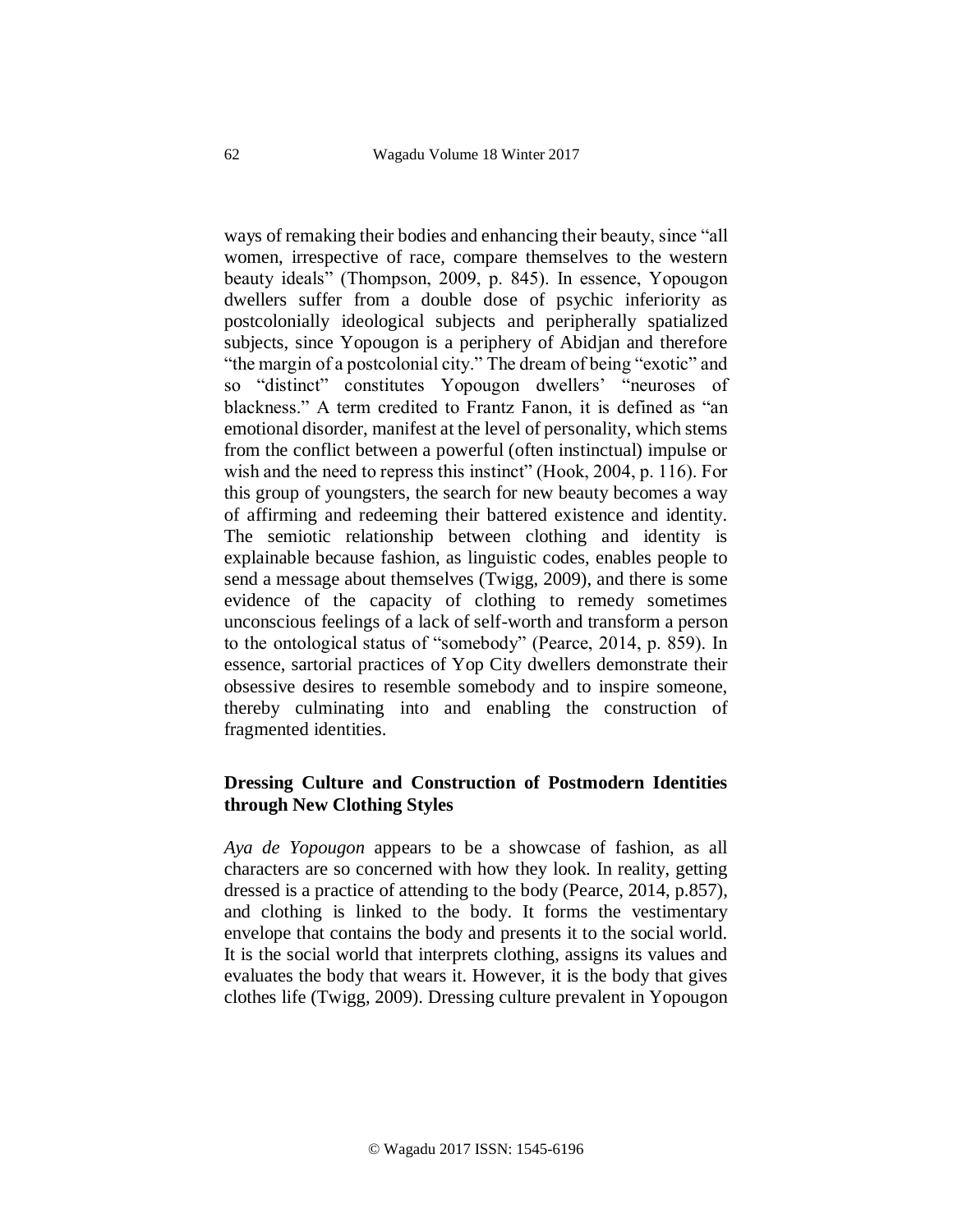shows an aesthetically vestimentary divide between the old and new generations, and between the rich and the poor. Old-generation women maintain their traditional attires as found in figure 1:



**Figure 1:** *Yopougon women dressed in their traditional attire of boubou and Ankara-styled simple garments in Aya de Yopougon 3*  (p.102)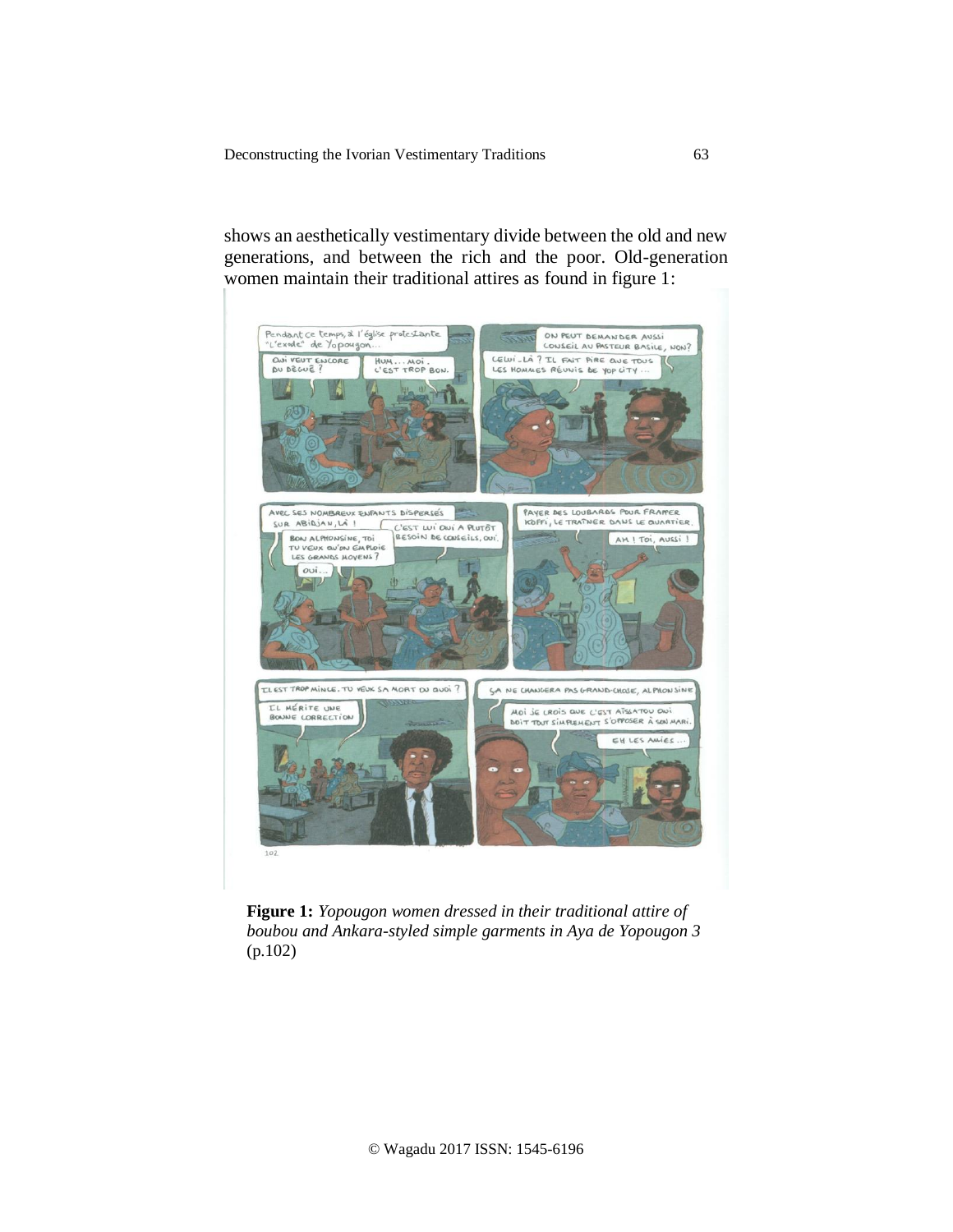Women as seen figure 1 represent the older generation of Yopougon middle-class womenfolk whose daughters constitute the new generation such as Aya, Bintou, Adjoua, among others. Their attires are distinct as they reflect the old order of clothing styles in African postcolonial societies and a symbolic adherence to traditional identities. However, aristocratic women such as Mme Sissoko, Moussa's mother, use Damask fabric, instead of the brightly printed Ankara, because it is a textile that features a weft pattern on one side and a warp on the other which has historically been a cloth worn and enjoyed by the wealthy. It has been popular in West Africa during 1980s and remains a favorite cloth for family and social events (Kirby, 2014). Mme Simone Sissoko's changeable outfits are representational of her world and its aristocratic principles of *haute couture*, unlike her neighboring lower class and middle-class women of Yopougon. Her styles, like youngsters of Yop City, are inspired by exotic newspapers and magazines. In her visit with Monsieur Sissoko to the village for burial rites of a relative, she appears gorgeous in a black gown and hat that makes her look younger than her age.

The dressing culture of Yopougon's younger generation displays the postmodern sensibilities of these youths whose styles are also, like Simone's, inspired by popular culture. Udousoro and Ajah (2015, p. 69) have already described Marguerite Abouet and Clement Oubrerie's characters and space as postmodern. Their outfits are not imported, but they are made from imported materials, now exotically styled after popular foreign artists who are perceived as cultural icons and ingredients for the construction of postcolonial identities. Though the use of known fabrics such as Ankara is still prevalent, the clothing materials are now styled and patterned to the whims and caprices of the wearers as shown in figure 2: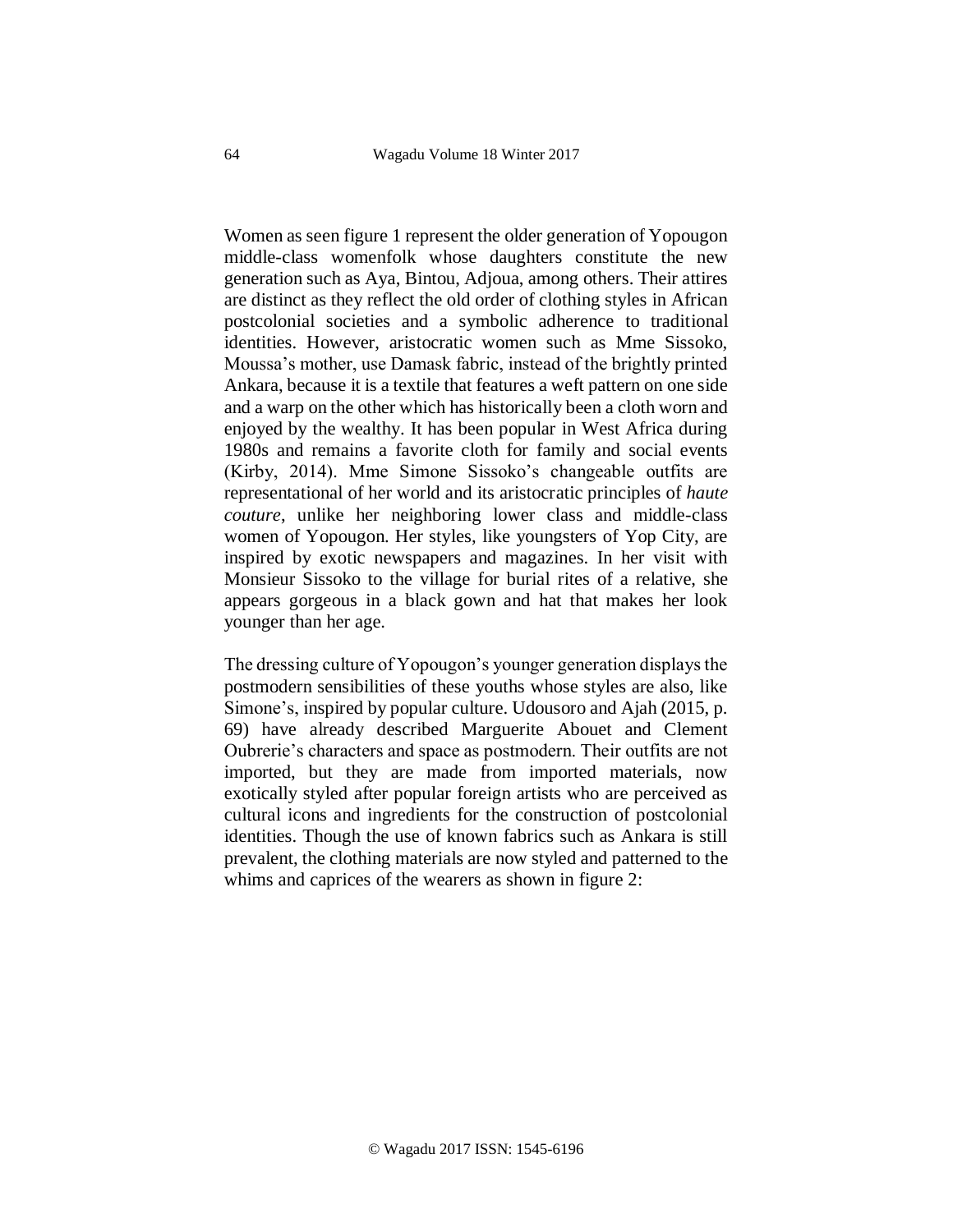

**Figure 2**: Aya's portrait as cover page of *Aya de Yopougon 3*

Aya and her friends have a dressing culture that is worthy of being studied and which is pregnant with meanings. It is a hybrid type of dressing that combines the exotic and the tropical, the foreign and the local, and the modern and the indigenous. For example, Ankara is now shaped in different exotic subjective styles and it is what is in vogue in Aya's Yopougon. Traditional boundaries are challenged and dismantled by these exotic styles that give the African female body an appealing figure, unveiling aesthetic contours that were Eurocentrically and historically vilified. Aya's body is presented and shaped with her slim-fit spaghetti-sleeve blouse and a hairstyle to match. In essence, the choice of dress is motivated by the nature of the ceremony to attend and the status of its audience. Bintou's skirt-and-blouse styled Ankara (*Aya 2*, p.58) shows the contours of her body as she makes her way to *Hôtel Ivoire* where Grégoire waits for her. She is admired by Yop City street boys who affirm her beauty by saying: "Hum! Les filles de Yop city sont belles, dêh! Elles vont nous tuer, gars" (*Aya 2*, p.58) [Hmm! Yop City girls are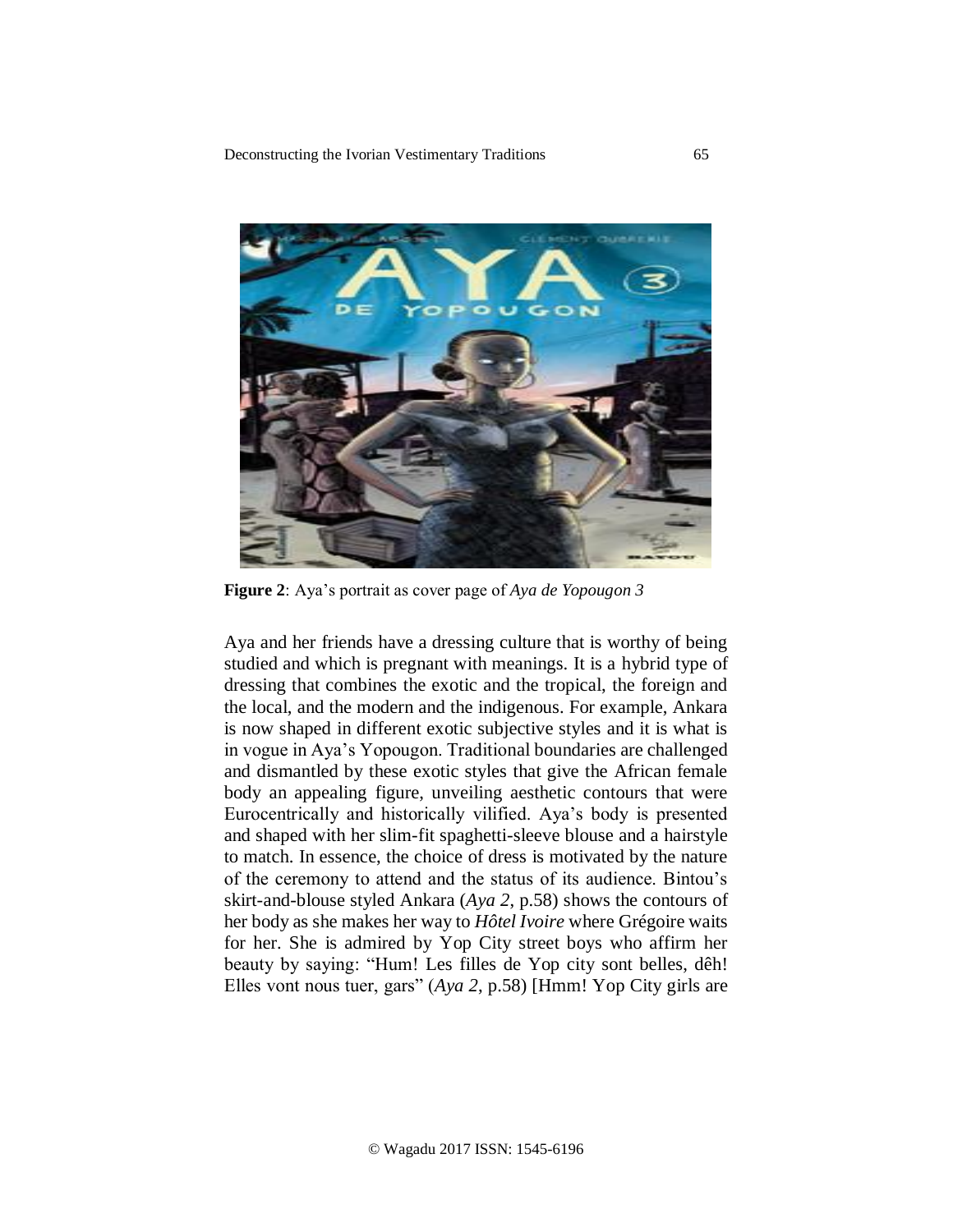indeed beautiful. They are going to kill us, guys]. She equally adorns herself with a sleeveless belly-revealing top and miniskirt (*Aya 1*, p.23) to attend a party in *Secouez-Vous*. To accompany her dad to his office, located in Yamoussoukro, Aya has to put on a feminine English suit with camisole underneath (*Aya 2*, p.69). Although the writer and illustrator use the Miss Yopougon event to showcase the fashion world of Yopougon, other instances in the texts demonstrate the sartorial awareness of Yopougon people.



**Figure 3**: Miss Yopougon contestants in *Aya 3* (p.49)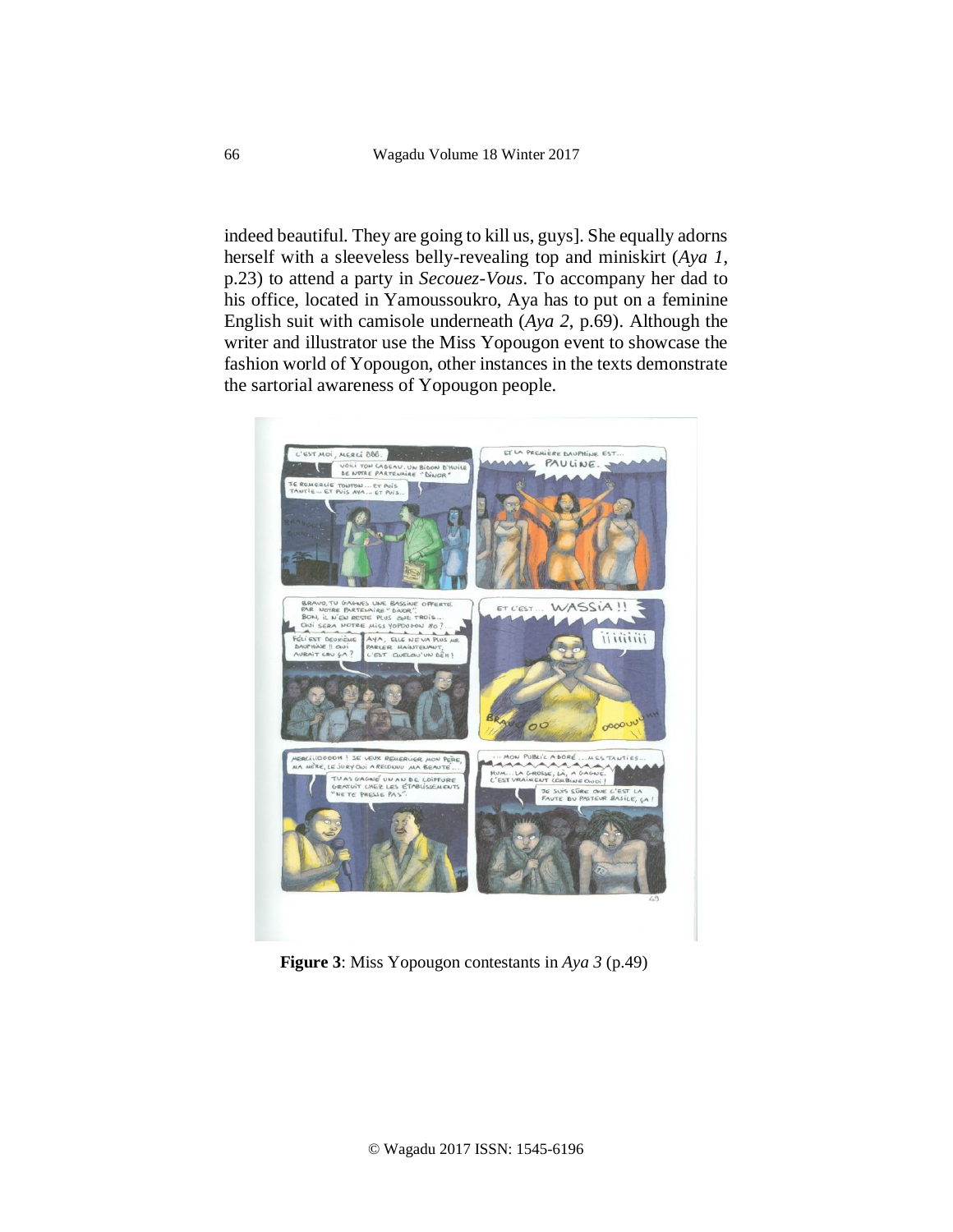Irene, Féli, Pauline and other Yopougon girls are, as shown in figure 3, the contestants whose sleeveless tight-fitting outfits reflect the "postmodernity" of the wearers as opposed to the traditional boubou of their mothers (Figure 1). Others wear what is now called "spaghetti sleeves" (Adjoua, pp. 6-8 in *Aya 1*) and some wear topless gowns like Bintou (p. 23 in *Aya 1*), exposing part of their breasts, thereby supporting our proposition that female bodies are ornamented surface for display. This ornamentation commodifies the body of these women, increasing their value and enhancing their marketability. Discourses on the commodification of the body have been studied to show that "commodities clearly are not static objects. Rather, they emerge as emblematic of transformative processes" (Sharp, 2000, p. 291), and the "body conceived as a project opens possibilities for its reformation and modification" (Hancock, 2000, p. 3). Adjoua's "spaghetti sleeves," Bintou's "topless gowns," and "Irene's "tight-fitting attire" become "catalyst" of commodification that "insists upon objectification in some form, transforming persons and their bodies from a human category into objects of economic desire" (Sharp, 2000, p.293). For, like commodification, objectification theory postulates that "many women are sexually objectified and treated as an object to be valued for its use by others" (Szymanski, 2011, pp. 7-8). Yopougon young women such as Bintou, Adjoua, Aya, Irene, Inno end up internalizing sexual objectification through self-objectification "by treating themselves as an object to be looked at and evaluated on the basis of appearance" (ibid., p. 8). The premise of the young women's self-ornamentation is what Szymanski et al. (2011, p. 8) call "appearance anxiety" which provides a "fetishized form of femininity," where female bodies become "erotic tokens designed for visual consumption" (Roberts, 1998, p. 829). The sexual harassment that Aya suffers is because the bystander conceptualizes her body and desires its consumption.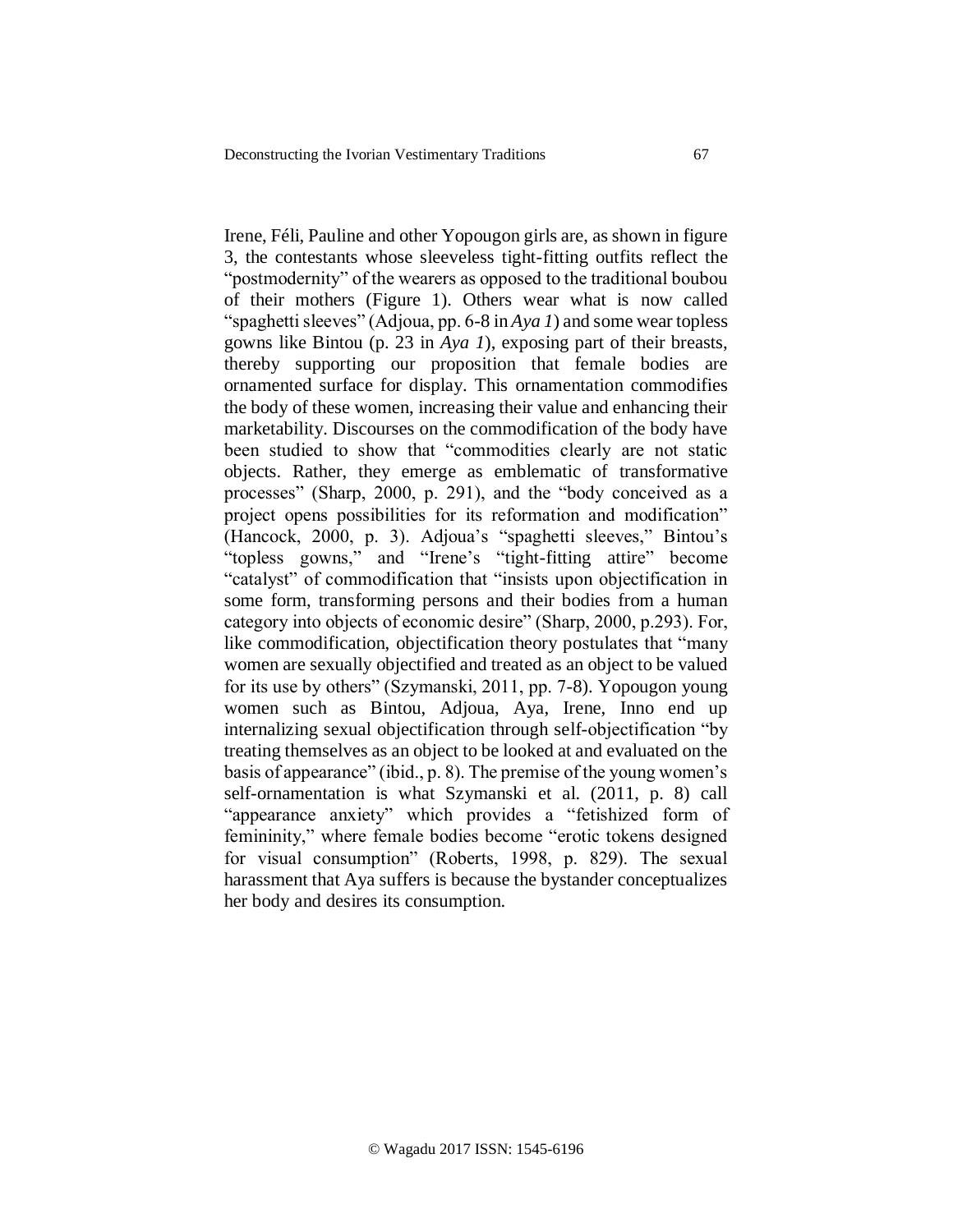## **Semiotics of Sexed and Clothed Bodies of Yopougon Dwellers**

This work demonstrates *Aya*'s clothing culture or styles as signifiers of cultural identification and urban nationalism (Essah, 2008), through the semiotic deconstruction of these visualized hybrid dresses. It is possible to classify some of them as examples of Umberto Eco's "lying" with signs (Berger, 1984, p. 51). Clothing can be compared to text which is "an assemblage of signs (such as words, images, sounds and/or gestures) constructed (and interpreted) with reference to the conventions associated with a genre and a particular medium of communication (Pertiwi, 2010).

Modern semiotics as a field, greatly influenced by Ferdinand de Saussure and Charles Sanders Peirce, deals with the study of sign systems and the social context of signification (Carlson, 2008, p. 131). Saussure's relationship between the *signifiant* (signifier) and *signifié* (signified) and Roland Barthes' extrapolation of Saussurean theory in his *Mythologies* are enough to provide a semiotic framework for the reading of dressing culture as texts, because they (different patterns and forms of dressing) are seen as "the set of lexical or visual signs that act as "cues" to guide the reader's inherent predilection for mental decoding operations" (Trifonas, 2002, p. 181). Visualized dresses can be read as myth which leads to a mystification *"*qui transforme la culture petite-bourgeoise en nature universelle"(Barthes, 1957, p. 7). Barthes' "myth and meaning" that gives room to first-order and second-order significations is important in this discourse, as Allen (2003, p. 44) puts it: "myth is a metalanguage: a second-order language which acts on the first-order language, a language which generates meaning out of already existing meaning." "First-order language" is compared to Saussure's interpretation of sign.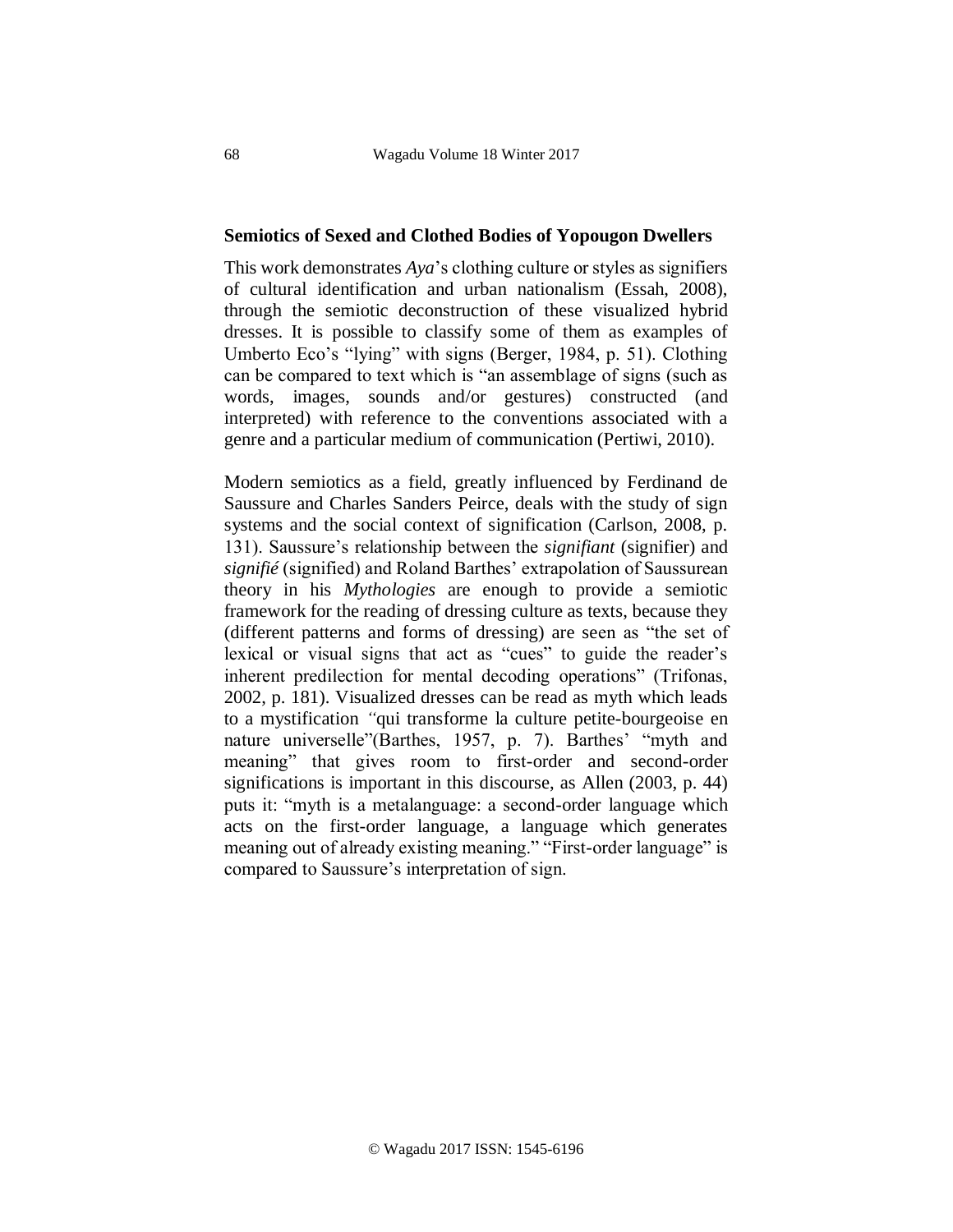

**Figure 4**: Barthes' illustration of SIGN

In *The Language of Fashion* (2013), originally published as *Système de la mode* from1993 to 1995, Barthes used this model to enumerate different "languages" fashion or dress as visual discourse can speak. The critic makes a distinction between dress (*langue*), dressing (*parole*) and clothing, which, however, refers to Saussure's *langage*  (Barthes, 2013, p. 8). While dressing has morphological, psychological or circumstantial meaning, dress is the proper object of sociological research and their relation is dialectical as related to *langue* and *parole* as a veritable praxis (p. 9). It is without a doubt that hairstyling is an invariable and signifying component of dressing, which also enjoys the free flow of myth-making as illustrated below.

| <b>Signifier</b>          | <b>Definition</b>     | <b>Signified</b>      |
|---------------------------|-----------------------|-----------------------|
| (dresses)                 |                       | (meaning)             |
| <b>Traditional Boubou</b> | Clothes worn by old-  | Old school,           |
|                           | generation women      | Africanness,          |
|                           | with simple style     | Afrocentric,          |
|                           | made of Ankara and    | Ethnocentric, etc. as |
|                           | other textile         | seen in Alphonsine    |
|                           | materials.            | and other women in    |
|                           |                       | Aya (See Figure 1)    |
| <b>Bob Marley dress</b>   | Dreadlocks twisted    | Rastafarianism,       |
| and dreadlocks            | hair after the Reggae | Reggae music, etc.    |
|                           | Musician, Bob         | (See Figure 2)        |

ette Lavers, Vintage: London, 1993), 115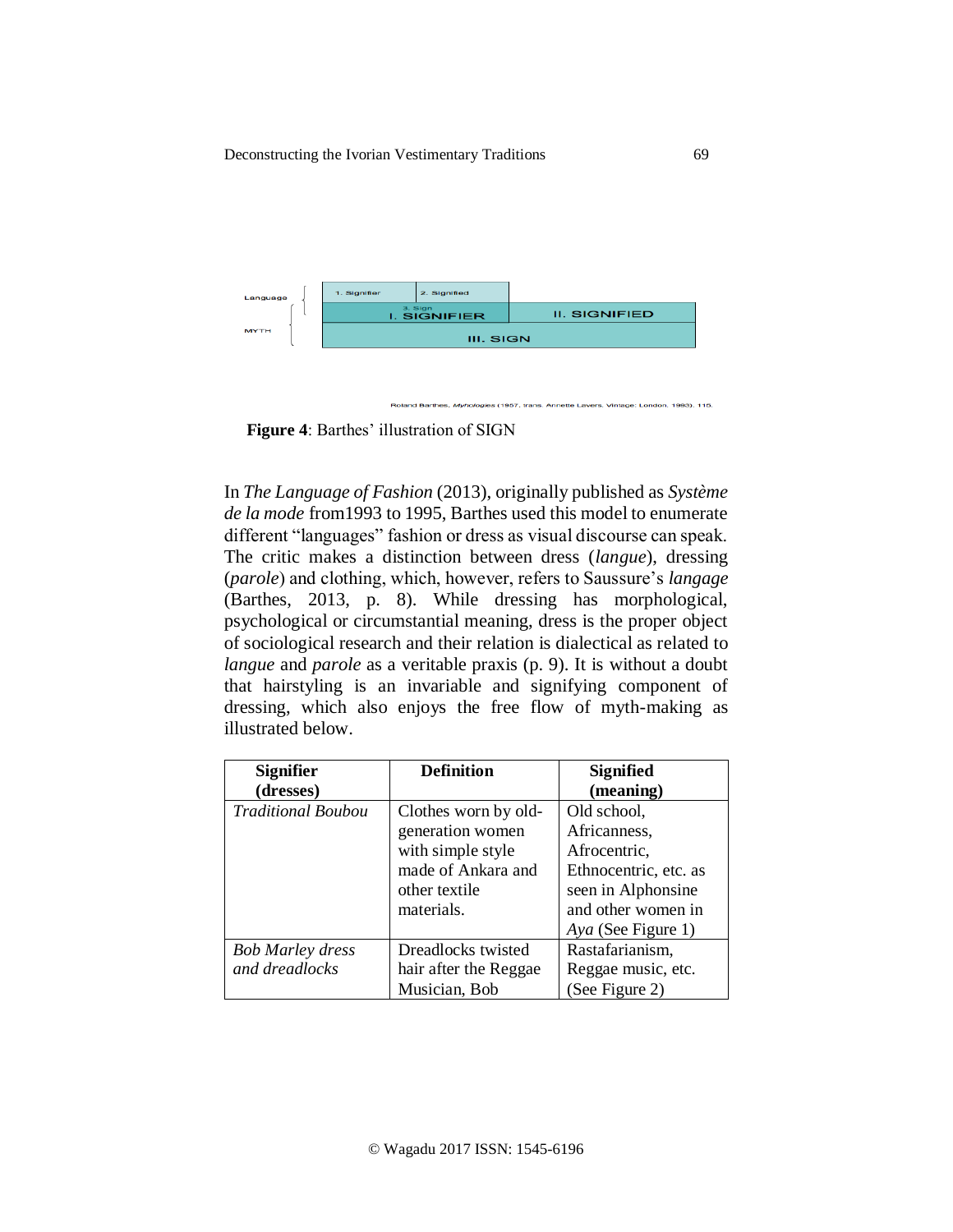|                     | Marley, created by<br>washing but not<br>combing the hair and<br>maintained with a<br>wax or bee wax and<br>Reggae-branded polo |                        |
|---------------------|---------------------------------------------------------------------------------------------------------------------------------|------------------------|
|                     | with national symbol.                                                                                                           |                        |
| Sleeveless/body-    | Dress made of                                                                                                                   | Eurocentricity,        |
| hugging gowns       | textile/fabrics                                                                                                                 | femininity, sexuality, |
|                     | materials, tailored to                                                                                                          | Eroticism/Sex appeal   |
|                     | fit into the wearer's                                                                                                           | in Aya (see Figure 2   |
|                     | structure and figure,                                                                                                           | &3)                    |
|                     | thereby unveiling the                                                                                                           |                        |
|                     | body curves and                                                                                                                 |                        |
|                     | contours.                                                                                                                       |                        |
| French Suit, gown & | Foreign suit made of                                                                                                            | Eurocentric,           |
| feminine cap        | good fabric materials,                                                                                                          | westernization, etc.   |
|                     | normally imported                                                                                                               | (See Sissoko and his   |
|                     | from France or Italy                                                                                                            | wife)                  |
|                     | $(p. 34 \text{ in } Aya 1)$                                                                                                     |                        |

As seen from the table, each dress style becomes a body of signifiers whose meanings could be a network of meanings of second-order significations and lots more. The semiotic analysis of clothing style permits connotative expansion of its denotations in that *boubou* is not just a traditional dress, but it stands for the old order against the post/modern order, a reflection of African pride, Africanity and ethnocentricity of the poor older generation of Yopougon women. The writer uses the day of the Miss Yopougon contest to showcase different types of hairdos and dressing styles, in general the fashion world of Yopougon or Abidjan. The invited musicians wear twisted Bob Marley dreads and branded Polo shirt, identifying them as the custodians of local Rastafarian traditions. Evidently, it is not their guitar that marks them but their dreadlocks and their Marleyanstyled clothes; some wear their hair open and twisted while others are covered with Rastafarian headgear, painted the tricolor of Ivorian national flag. The "colored hat or polo" symbology could be perceived as the "third-order" signification in Rastafarian discourse.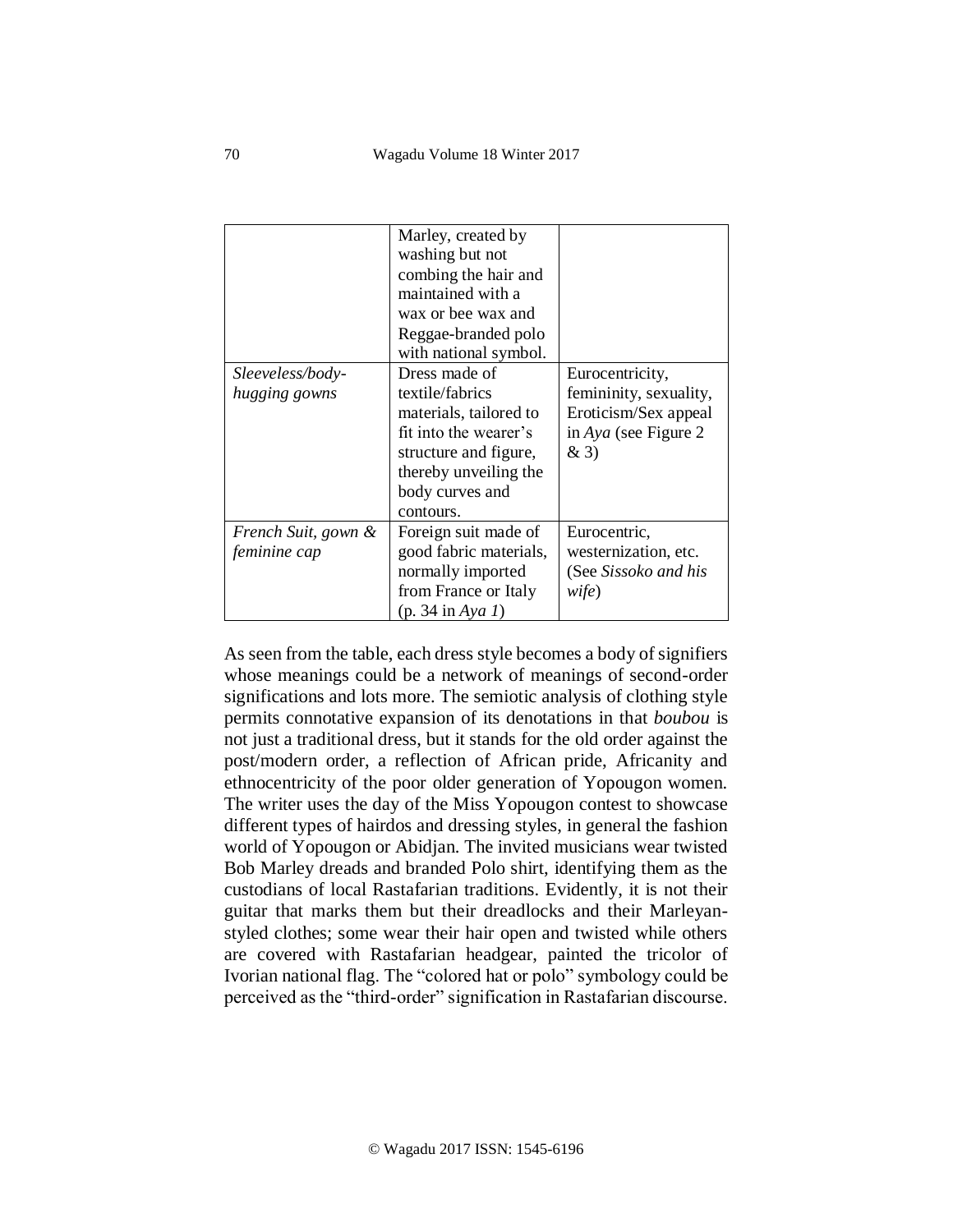Dreadlocks can be compared to Afrocentric nappy hair, as both require careful and patient processes. But unlike dreadlocks, it is curly and frizzy. Afro natural hair has been a marker of "woke" or "I woke up like this" trend in the US and in France in the last few years among Blacks or people of color (Cerda, 2016).

During this fashion parade, Yop City girls and contestants appear in their sleeveless dresses. So, sleeveless tops which are ubiquitously used distinguish the sexuality and femininity of Aya and her friends. These body-hugging and tight-fitting dresses create sexual allurement for Yopougon young men and boys. As seen in our text, Aya is being followed by a loafer (*Aya 1*, pp. 20-21). This shabbily dressed young man contemplates Aya's body, eyes fastened on her braided hairstyle and fitted clothing almost grabbing her head before asking her out. It can be said that meaning is beyond these fixed cultural attributes, it connotatively explains the "neuroses" of Yopougon girls such as Aya, Adjoua, and Bintou. By neuroses we mean that "fantasy sets targets for desire; it coordinates patterns of affect" (Hook, 2012, p. 130); it is an inescapable condition of the girls' existence because for psychoanalytic thought, "the subject, caught up in its identification with an illusory, unattainable imago of wholeness and in its ultimately unfulfillable desire, could never attain a sufficient wholesomeness that is always posited as "normalcy" (Isin, 2004, p. 223). And the "wholesomeness" is "whiteness," as we shall further explain below. However, it is a postmodern identity shared also by males such as Inno, the homosexual partner of Albert. His curly twisted hairstyle and classic dress align to the feminine role he plays in his relationship with Albert; it equally permits him to acquire a "Michael-Jacksonized" personality. Like Aya, Adjoua, and Bintou, Inno has the "appearance anxiety" which translates to what Hook (2012, p. 105) calls "anxieties of likeness," that is, "the dream of turning White," because "whiteness has functions as a moral category, as the basis, the template, of all that is positive" (pp.106, 110). It is the unconscious reception of the Eurocentric notions of inferiority in this postcolonial city that propels the desire for exotic hairstyles and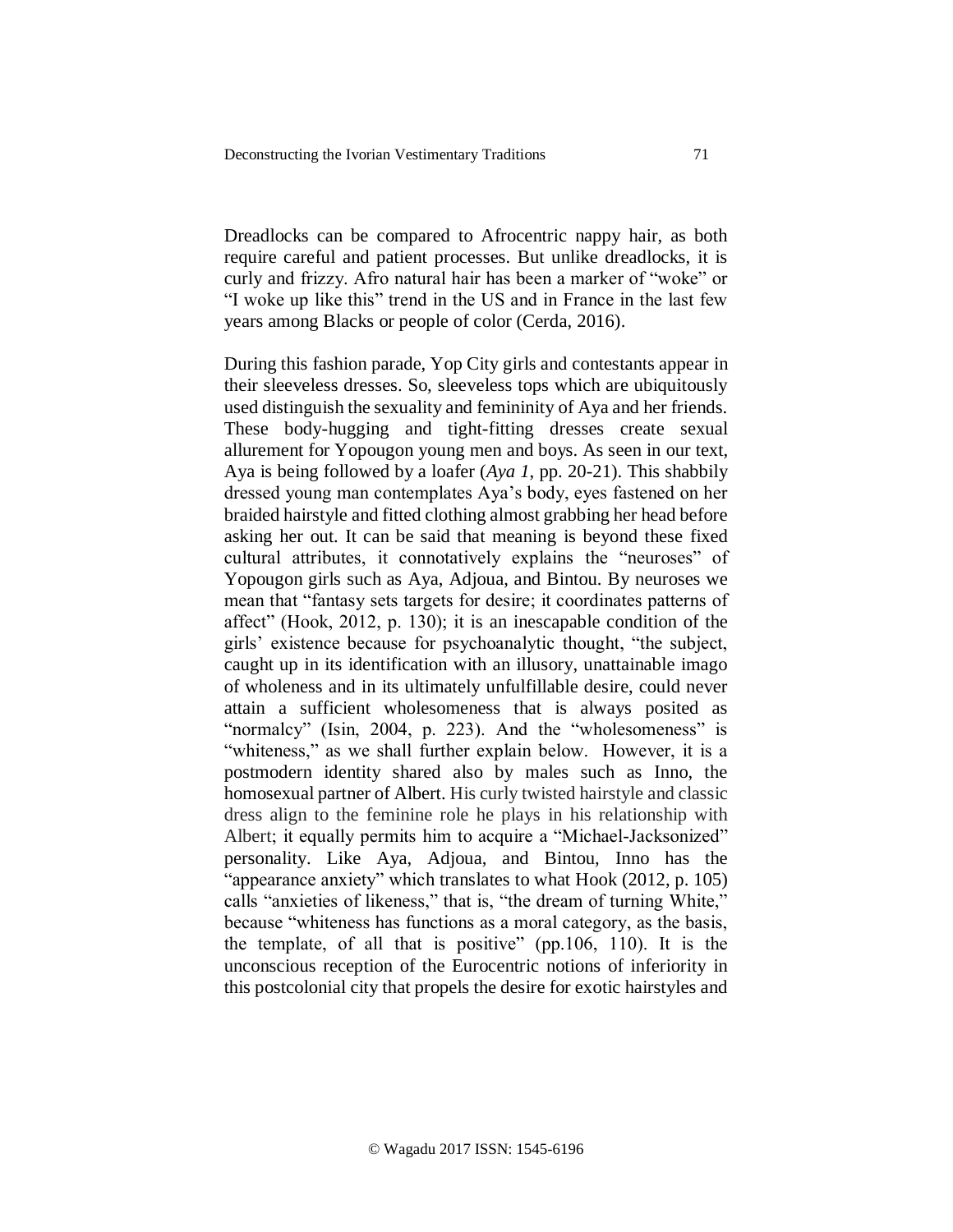dress patterns; therefore, this attitude defines how people dress and the hairstyles they wear. Eurocentricity, it appears to them, becomes a yardstick for measuring beauty. Until the postcolonial subject submits to these paradigms, he or she cannot be said to be "beautiful" and "attractive." It is this discourse of dominant culture that the Western media propagates and perpetuates even after the end of European colonization, thereby creating the mentality of aesthetic difference between colonial centre and postcolonial periphery, between the West and the rest, between dominant White and dominated Black, and between us and them.

The changeability of apparel semiotically connotes the fragmentation of identities of Yopougon dwellers, which become neither white nor black, neither typically European nor African, neither here nor there. It is because this fragmented consciousness is a product of post/modernist montage of different cultural orientations and practices, expressivity, choice and agency (Twigg, 2009) that reinforce cultural imperialism and strengthen social binaries. This phenomenon elucidates, in the words of Mercer, "a neo-African approach to the pleasures of beauty at the level of everyday life" (1987, p. 45). And such approaches tend to focus on youth culture, street styles and transgressive counter-cultural modes (Twigg, 2009). Their overture to European culture, hybridized with African traditions, produces a translational culture that is defined by a space of liminality where these characters dwell. Their desire for exotic culture explains the extent they go to remake their body through the enhancement of their appearance now conceptualized as "a privileged realm for the construction and the expression of individual identity" (Cereda, 2013, p .137). It can be said that their "body has become the site of a strange experiment where it aims for an illusory perfection by various forms of intervention" (Isin, 2004, p. 228).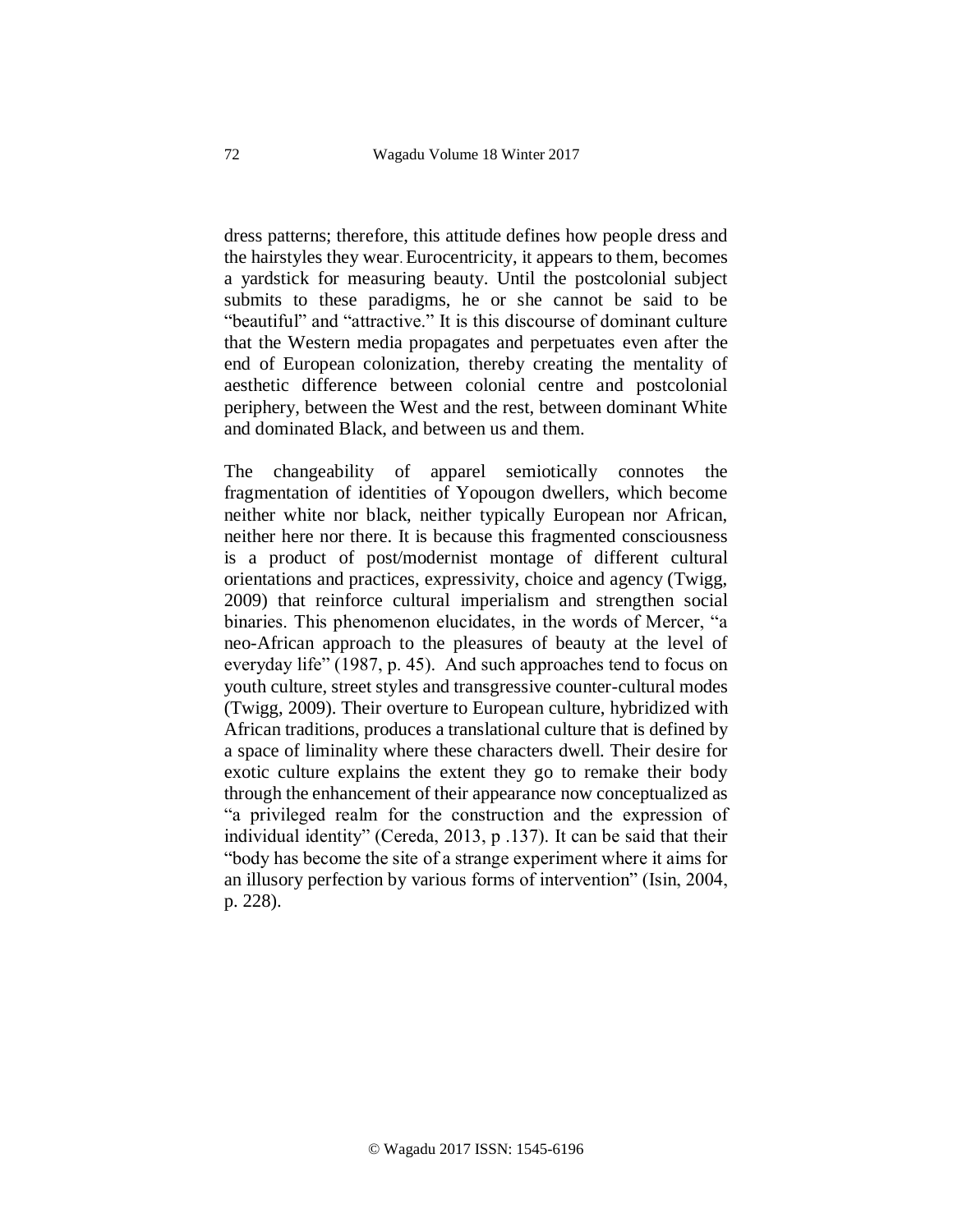## **Remaking the body through "disciplinary practices"**

Although we have emphasized sartorial practices, hairstyling is an integral part of dressing as both go together and entail some "disciplinary practices." Postmodern thought questions the biological and theological construction of the body as perfect and finished product as we have already remarked. Consequently, as an unfinished product, the body of Aya and other Yop City dwellers becomes a "project" which requires some "risks to attain beauty" (Johnson & Bankhead, 2014, p. 93). The patterns and practices of aesthetic stylizations demand these "disciplinary practices." In Abouet's and Oubrerie's graphic novel, *Aya 1-3*, the characters' dress choices and hairstyles go together; so, hair equally receives much attention. Aesthetically, hair is remade to contain or connote emotive qualities like sexy, graceful, exotic, beautiful, and unique that play symbolic functions in social space. Nourished by the media or pop culture, both male and female characters engage in these "disciplinary practices" with regards to *haircare*. The hairdos of Aya, Mme Sissoko, Adjoua, the Rastafarian musicians, Bintou and many others undergo aesthetic stylization through the use of braids, weave-on, threads, and other synthetic materials from abroad, while Inno's hair is relaxed or straightened with the use of "toxic chemicals or heat intensive tools such as a straightening comb or flat iron which may be heated to over 400 degrees" (Johnson & Bankhead, 2014, p. 93). Incidentally, Inno is a stylist who not only manages his own *haircare* but also gives such care to other Yop City dwellers in his beauty clinic.

The text prominently illustrates two spaces for the construction of beauty in Yopougon: Inno's beauty salon and Sidiki's tailoring shop. Different panels display Inno's beauty salon and how male and female characters jostle for their turn to get their hair done. The stylist's touch transforms their hair and gives them new looks that can be described as exotic and modern. Unlike Yopougon's barbing salons, his salon offers modern hair services such as styling, weaveon, braids, among others, and his numerous hairstyles are copied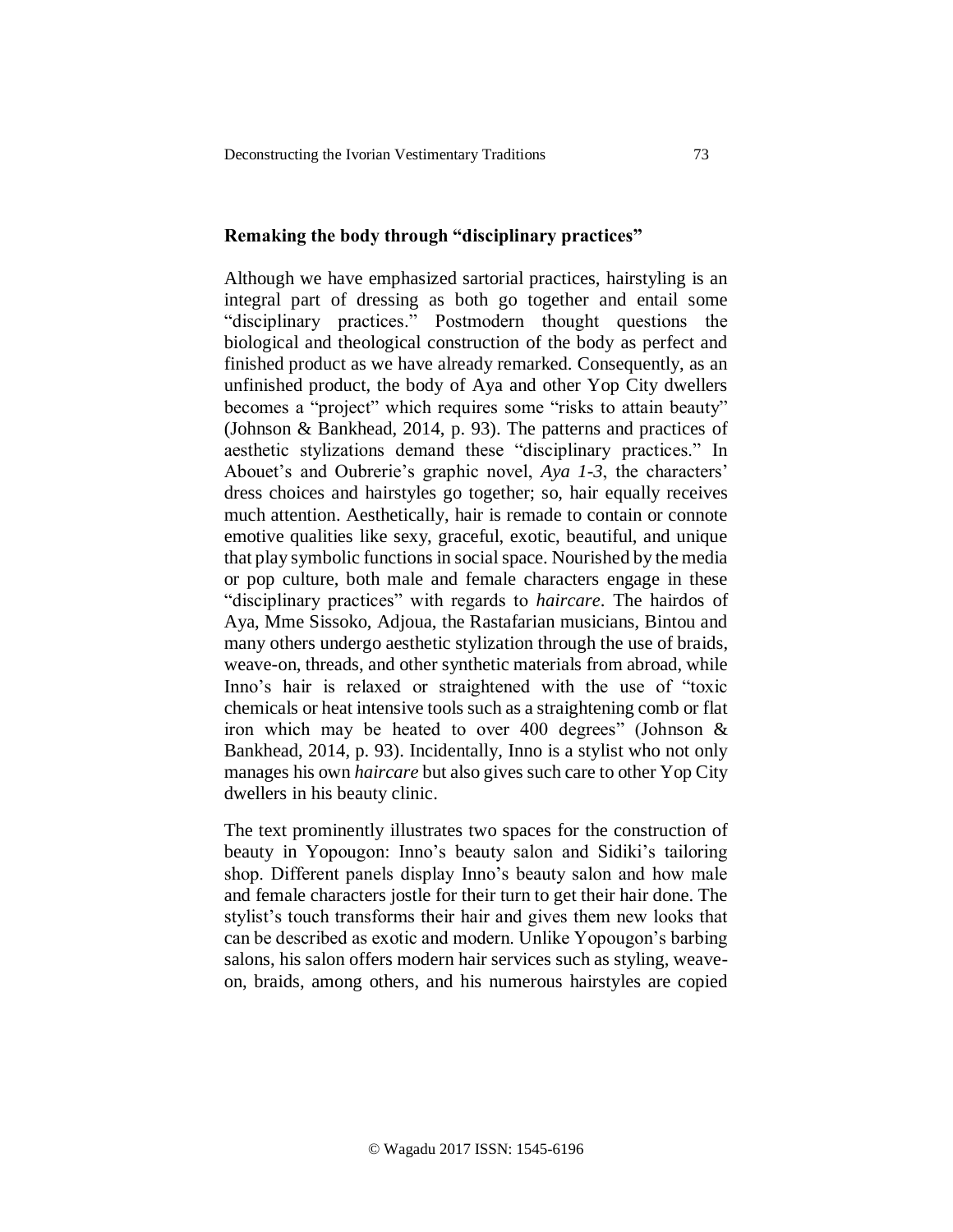from known foreign cultural figures such as musicians, filmmakers, and actors. The trend for modern, exotic and complex hairstyles attracts the patronage of young men and women like Aya and her friends, who do not mind waiting endlessly for their turn. Just like Féli, who accepts sitting for hours because of Aya's promise to give her a hairstyle that "vais ressembler à la fille dans le film" (*Aya 1*, p .66) [is going to look like the girl in the film]. Unlike Aya and her friends, Mme Sissoko is an aristocrat who does not live in Yopougon; she invites her stylist to her home for the upkeep of her hair and opens a magazine to choose her preferred style, saying: "Aminata, tu me fais la meme coiffure que dans ce magazine*"* (*Aya 1*, p.6 9) [Aminata, make my hair look like the same one found in this magazine]. She sits before a mirror for many hours for the completion of her exotic but complex hairstyle. The time spent is worsened and conditioned by the choice of a complex hairdo or clothing design made by each character. Aside from the financial burden it imposes, it equally adds to the hairdresser's and tailor's fatigue. The tailor, Sidiki, complains of this phenomenon by saying: "vous choisissez des robes compliquées dans les magazines pour me fatiguer" (*Aya 1*, p.88) [You choose complicated styles from magazines to wear me out]. It can be said, however, that the complexity of dress and hair styles elongates the waiting period spent on these disciplinary practices for beauty. While the choice of exotic and modern fashion, seen in magazines and films, unveils the raw materials needed for the construction of the characters' subjective identities, such styles constitute a paradigm shift from their locality, and what is considered outmoded fashion, to a transnational engagement.

#### **Conclusion**

In multimodal texts like Abouet's *Aya 1-3*, the application of semiotics, postcolonial and postmodern theories have enabled us to understand the semantic dynamism of dress as cultural signifier. The media and all popular culture play important roles in the continual production and the constructed distribution of meanings in Yopougon postcolonial society as European magazines, newspapers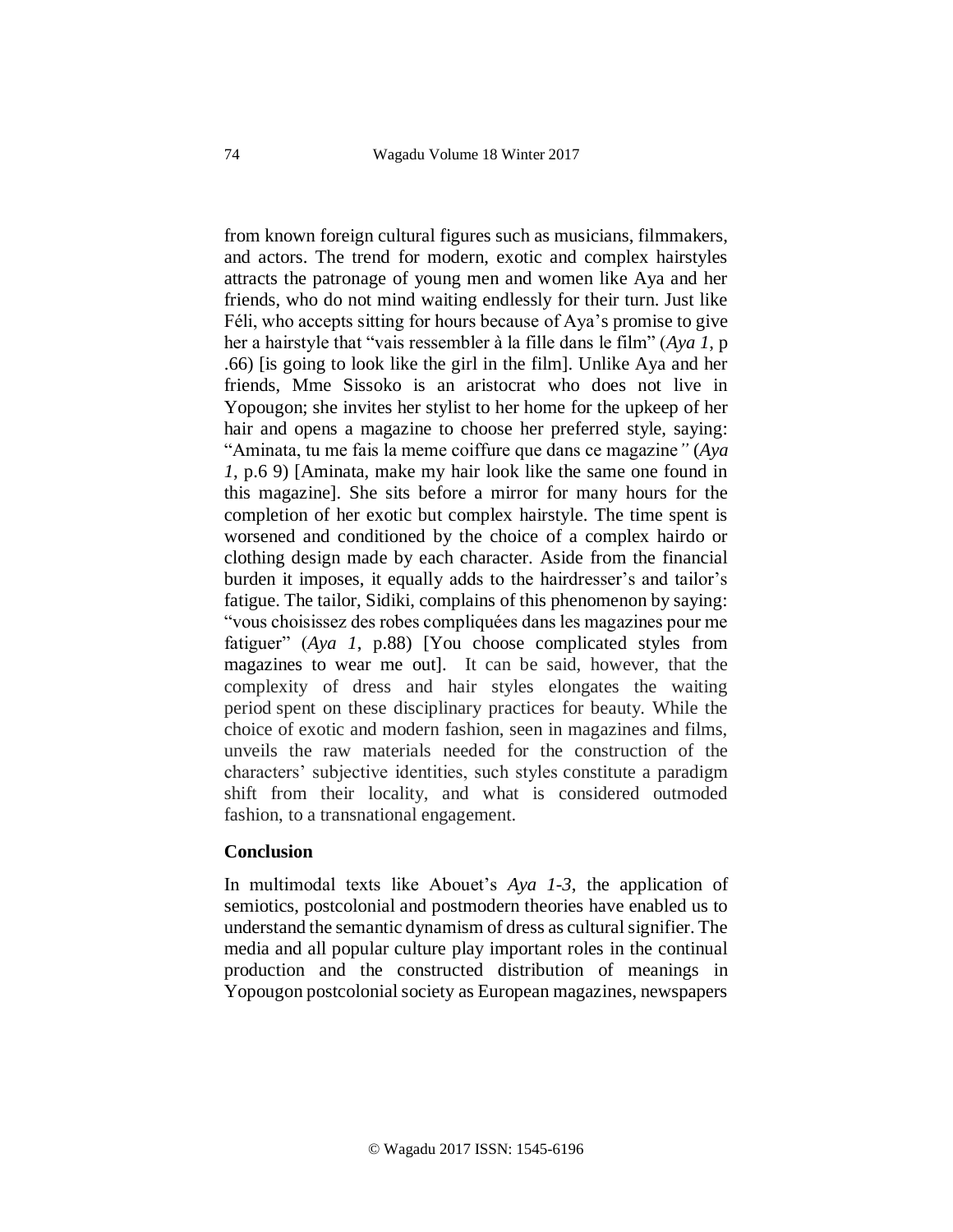and television celebrate and propagate cultural superiority of Whites over Blacks and European materials over African counterparts. Yopougon as a postcolonial space becomes vulnerable to the Eurocentric construction of knowledge that generates social binaries between the West and the rest. The calamitous stage of its neuroses induces an insatiable craving for exotic cultures, intended to finish the unfinished production and expression of the postcolonial body with its "imperfections." To commodify their bodies, these characters have to discover what Bhabha (1994, p. 41) calls the "pleasure of pain" through disciplinary practices. This phenomenon creates an endless flow of cultural signifiers where cultures become codification systems that play an important role in people's lives (Berger, 1984). The signifiers such as types of clothing and hairstyles are susceptible to socially-negotiated, spatiallyconstructed connotative interpretations. Such understanding influences the ephemeral attitudes that inspire the types of hairstyle and dressing culture Yopougon dwellers run after. In this graphic novel, Abouet and Oubrerie demonstrate that African beauty is now constructed as individualistic, subjective and fluid, because the body is conceptualized as an ornamented surface for display during ceremonies. The ornamented body appears to be a repossessed clothed body that contends with Ivorian vestimentary traditions and negotiates with cultural boundaries within its cityspace. The emergence of a new sartorial consciousness from Yopougon as a periphery, does not seek dominance over or comparison with Abidjan's cultural standards as a center; it, rather, shows the ubiquity of fashion and the possibilities of marginal spaces to shift paradigms and assert their cultural freedom.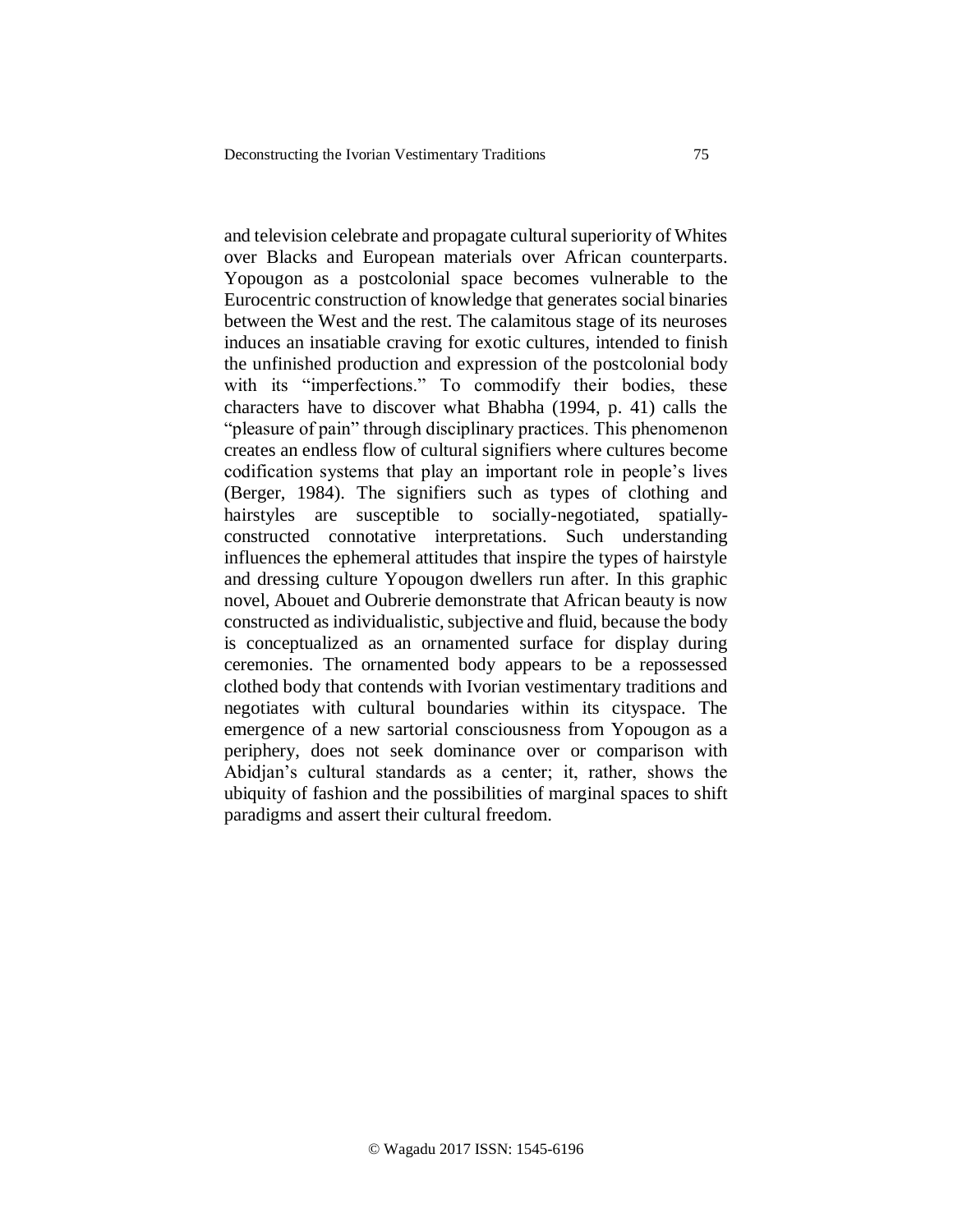## **References:**

- Abouet, M. & Oubrerie, C. (2005). *Aya de yopougon 1*. Paris: Gallimard.
- Abouet, M. & Oubrerie, C. (2006). Aya de yopougon 2. Paris: Gallimard.
- Abouet, M & Oubrerie, C (2007). Aya de yopougon 3. Paris: Gallimard.
- Ajah, R. O. (2012). Migrant songs for mothers between motherism and authoethnography in Leopold Senghor's "Femme noire" and Prince Nico Mbarga's "Sweet mother." Language, Literature and Cultural Studies/Langue, Littérature et Etudes Culturelles, 5(1), 7- 20.
- Ajah, R. O. (2014). Modes de transgression: L'écriture francophone africaine et les tendances de la théorie postcoloniale. Recherche en Langue et Littérature Française, 8 (13), 1-24.
- Allen, G. (2003). Roland Barthes. London & Cambridge: Routledge
- Bailey, P. (1998). Popular culture & performance in the Victorian city. Cambridge: Cambridge University Press.
- Barthes, R. (1957). *Mythologies*. Paris: Editions du Seuil.
- Barthes, R. (2013). The language of fashion (1993-5). Stafford (Trans). London & New York: Bloomsbury.
- Bell-Villada, G. H, Gimenez, A & Pistorius, G. Eds. (1987). From Dante to Garcia Marquez: Studies in *Romance literatures and linguistics*, Williamstown: Williams College.
- Berger, A. A. (1984) Signs of contemporary culture. New York & London: Longman.
- Bernardi, F. (2010). Gazes, target, (en)visions: Reading Fatima Mernissi through Rey Chow. *Social Semiotics*, 20(3), 410-423.
- Besio, K. (2006). Chutes and ladders: Negotiating gender and privilege in a village in northern Pakistan.*ACME: An*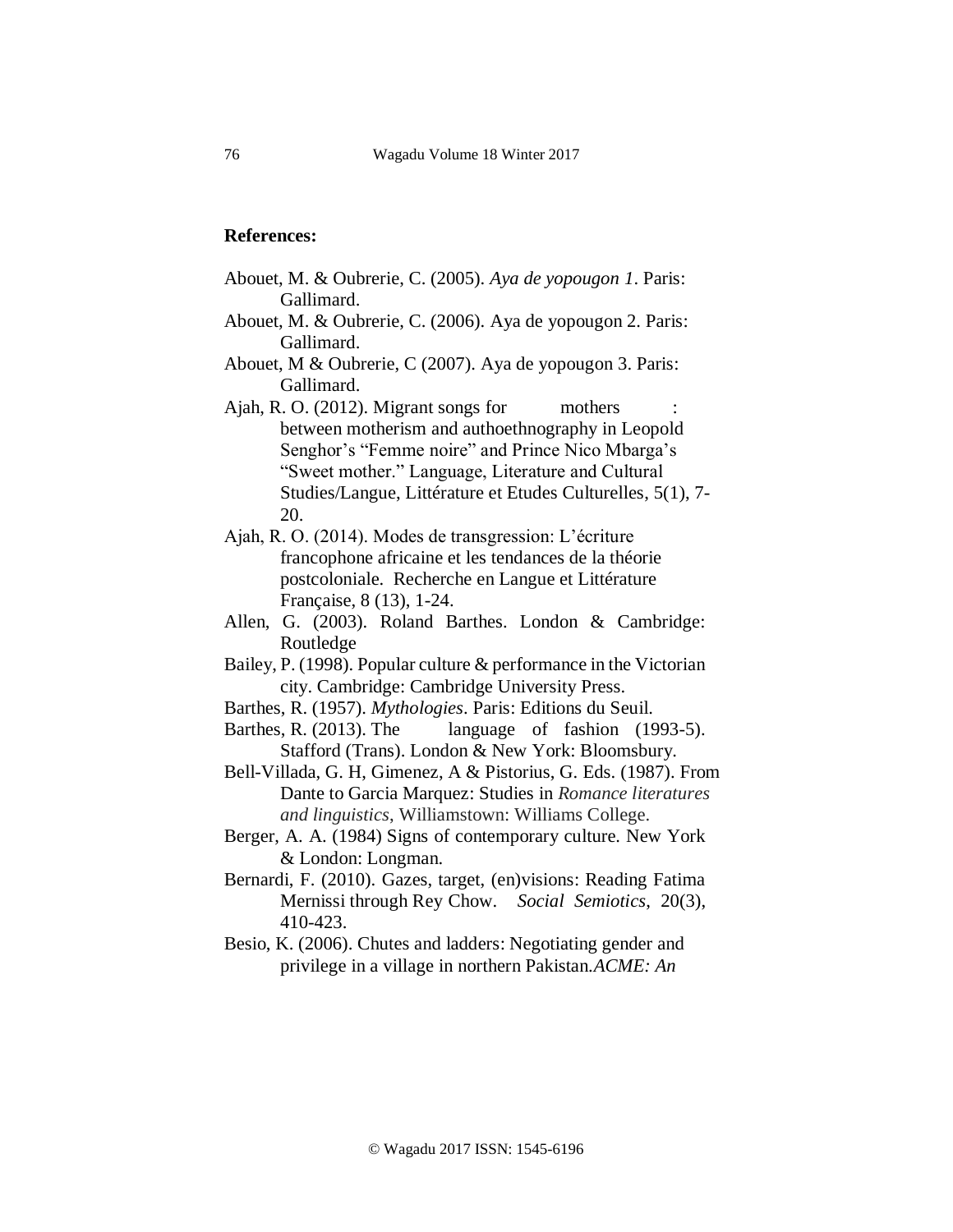*International E-Journal for Critical Geographies*, 5(2), 258-278.

- Beyala, C. (2003). *Femme nue, femme noire*. Paris: Albin Michel.
- Bhabha, H. (1994). *The location of culture*. London & New York: Routledge.
- Bowman, P. (2010). Rey Chow and postcolonial social semiotics. *Social Semiotics*, 20(4), 329-341.
- Calefato, P. (2010). Fashion as cultural translation: Knowledge, constrictions and transgressions on/of the female body. *Social Semiotics*, 20(4), 343-355.
- Carlson, M. (2008). Intercultural theory, postcolonial theory and semiotics: The road not (yet) taken. *Semiotica*, 16 (1/4), 129-142.
- Cereda, A. (2013). Tracing gender: Body modifications and the (re)presentation of identity of performance. In K. Gregerdoslter & N. Hallen (eds.) *Feminities and masculinities in action*, Oxford: Interdisciplinary Press.
- Cerda, N. (2016). Nappy hair: À vous les beaux cheveux afro naturels. *ELLE*. 16 mai à 13h44. Retrieved from [http://www.elle.fr/Beaute/Cheveux/Astuces/Nappy-hair-](http://www.elle.fr/Beaute/Cheveux/Astuces/Nappy-hair-3096952)[3096952](http://www.elle.fr/Beaute/Cheveux/Astuces/Nappy-hair-3096952)
- Cilliers, C. P. (2014). A semiotic multimodal analysis and South African case study: The representation and construction of masculinities in *Men's Health (SA)*, PhD Thesis, University of South Africa.
- Deely, J. (2000). *The beginning of postmodern times or: Charles Sanders Peirce and the recovery of signum*. Finland: The Metaphysical Club, University of Helsinki.
- Essah, D. S. (2008). *Fashioning the nation: Hairdressing, professionalism and the performance of gender in Ghana, 1900-2006*. PhD Thesis, University of Michigan.
- Gondola, Didier. (2010). *Sape* exposed! High fashion among lower-class Congolese youth. In Gott, S., & Loughran, K. (Eds.), *Contemporary African fashion: African expressive*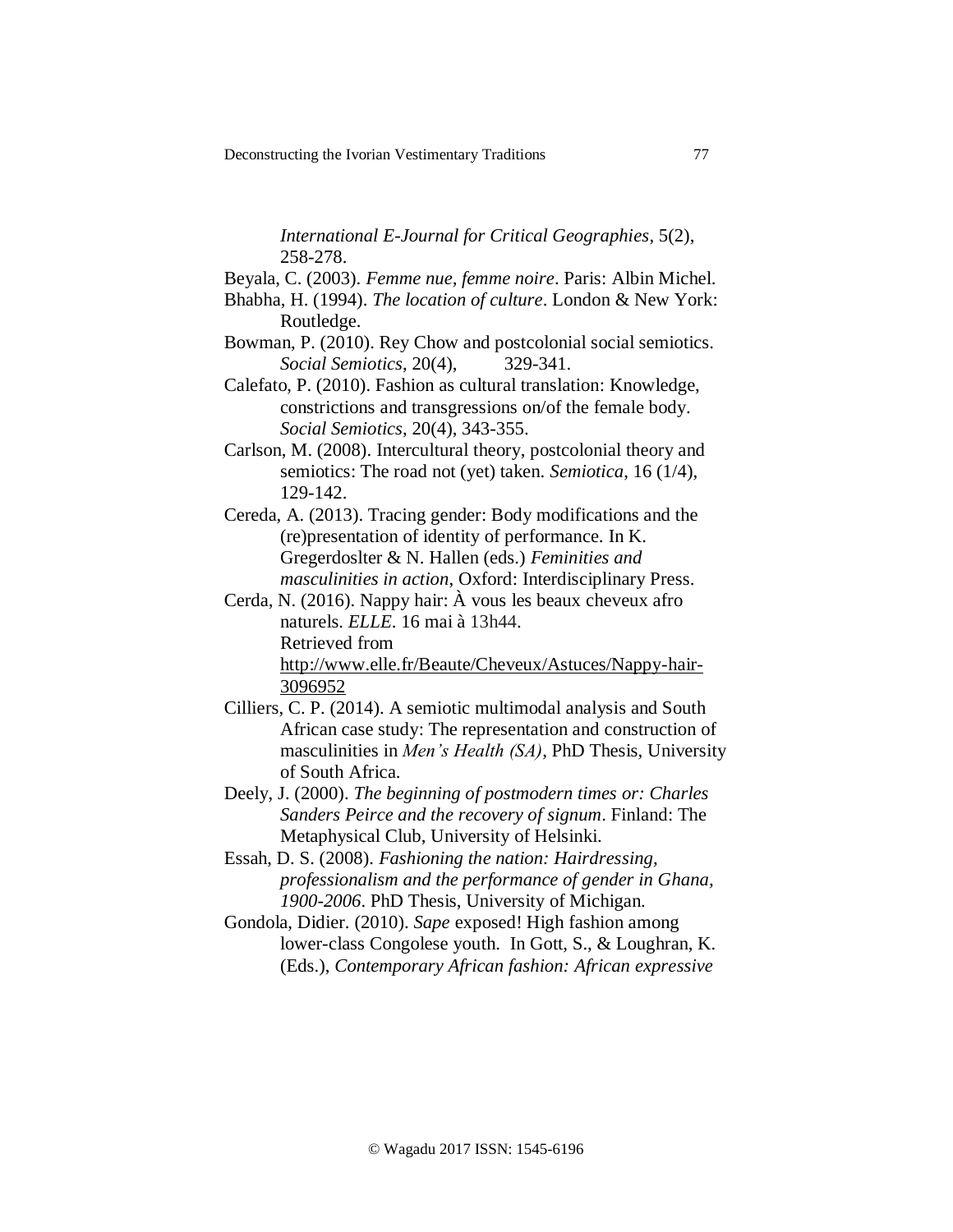*cultures* (pp. 157-173). Bloomington: Indiana University Press.

- Grewal, I (1996). *Home and harem*. Durham and London: Duke University Press.
- Hanock, P. (2000). *The body, culture and society*. Buckingham & Philadelphia: Open University Press.
- Hook, D. (2004). *Fanon and the psychoanalysis of racism*. London: LSE Research Online. Retrieved from [http://eprint.lse.ac.uk/2567.](http://eprint.lse.ac.uk/2567)
- Hook, D. (2012). *The critical psychology of the postcolonial*. London & New York: Routledge.
- Isin, E. (2004). The neurotic citizen. *Citizenship Studies*, 8(3), 217- 235.
- Johnson, T & Bankhead, T. (2014). Hair it is: Examining the experiences of black women with natural hair. *Open Journal of Social Sciences,* 2, 86-100.
- Julien, E. (1987). Avatars of the feminine in Laye, Senghor and Diop. In G. H. Bell-Villada et al (Eds.), *From Dante to Garcia Marquez*: *Studies in Romance literatures and linguistics* (pp.336-348), Williamstown: Williams College.
- Kirby, K. A. (2014). Clothing, kinship, and representation: Transnational wardrobes in Michigan's African Diaspora communities, Doctoral Thesis, University of Michigan.
- Laye, C. (1953). *L'enfant noire*. Paris: Plon.
- Logopoulos, A. P. (1993). Postmodernism, geography, and the social semiotics of space. *Environment and Planning: Society and Space*, 11, 255-278.
- Lui, J. (2013). Visual images interpretative strategies in multimodal texts. *Journal of Language Teaching and Research*, 4(6), 1259-1263.
- Maré, E. A. (2006). Can one "read" a work of visual art? *Junctures*, 6, 63-74.
- Matereke, K & Mapara, J. (2009). Shona ethnoaesthetics: Beauty and the Shona proverb. *The Journal of Pan African Studies*, 2(9), 197-218.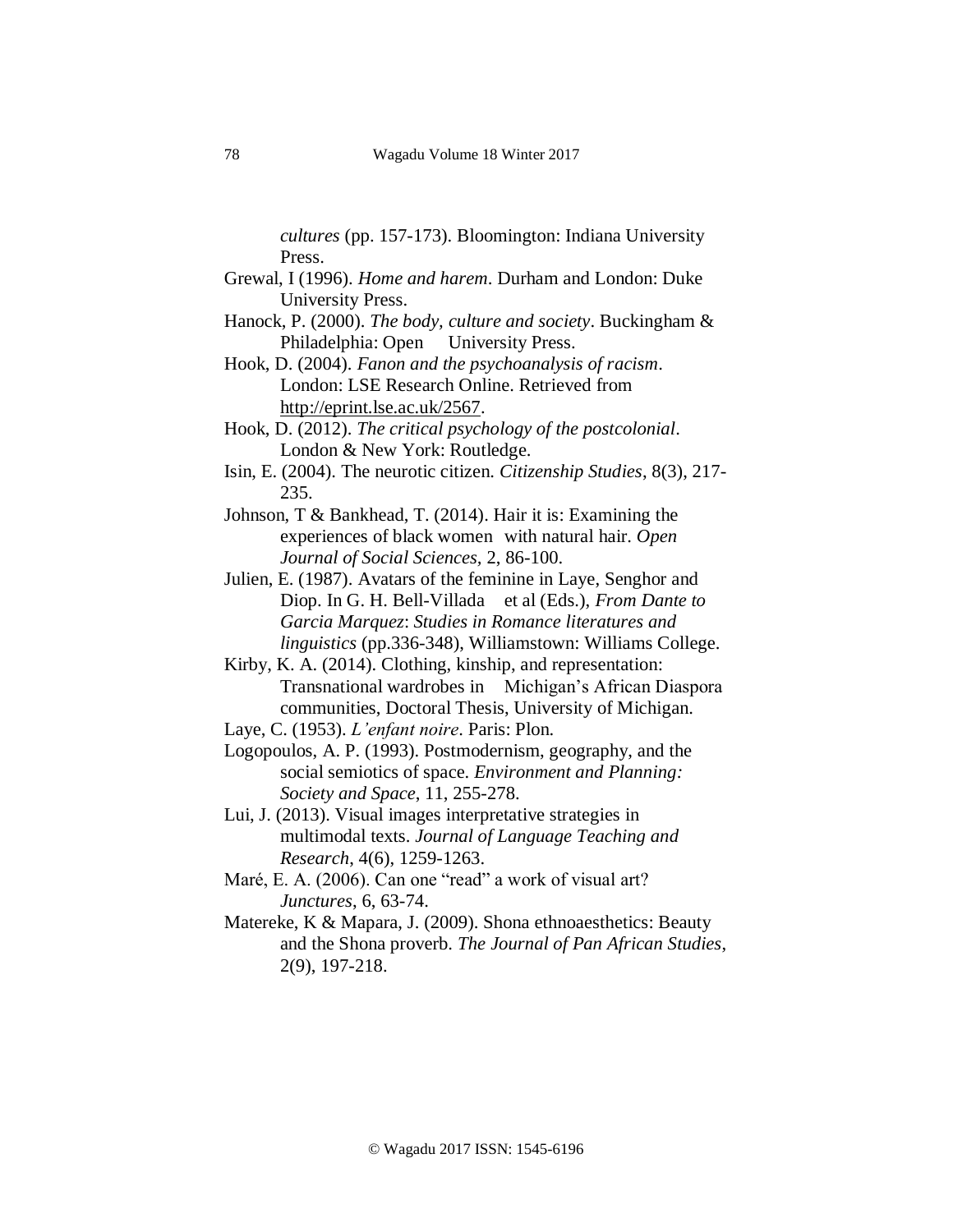- Mercer, K. (1987). Black hair/style politics. *New Formations,* 3, 33-54.
- Michalove, L. (2014). Who are you wearing? A study of Moroccan fashion discourse identity performance, and social change. *Independent Study Project (ISP) Collection Paper 1935*. Retrieved from [http://digitalcollection.sit.edu/isp\\_collection/1935.](http://digitalcollection.sit.edu/isp_collection/1935)
- Myons, G. (2003). Words, pictures, and facts in academic discourse, *IBERICA*, 6, 3-13.
- O'Brien, S. & Szeman (2004). *Popular culture: A user's guide*, United States: Thomson & Nelson.
- Pearce, M. (2014). Looking like people; feeling like people: The black body, dress and aesthetic therapy in the Caribbean. *Culture Unbound,* 6, 857-872.
- Pertiwi, F. A. (2010). Semiotics structuralism analysis on Valentine poems by Carol Ann Duffy. Degree of Strata One Thesis, State Islamic University Syanif Hidaya Tullah.
- Roberts, M. L. (1998). Gender consumption, and commodity culture. *The American Historical Review*, 103(3), 817-844.
- Senghor, L. S. (1990). *Oeuvre poétique*. Paris: Editions du Seuil, 1990.
- Sharp, L. (2000). The commodification of the body and its parts. *Annual Review of Anthropology*, 29, 287-328.
- Szymanski, D et al. (2011). Sexual objectification of women: advances to theory and research. *The Counseling Psychologist*, 39(1), 6-38.
- Thompson, C. (2009). Black women, beauty, and hair as a matter of *being. Women's Studies*. 38, 831-856.
- Trifonas, P. P. (2002). Semiosis and picture-book: On method and the cross-medial relation of lexical and visual narrative texts. *Applied Semiotics/Sémiotique appliqué*, 4 (11/12), 181-202.
- Twigg, J. (2009). Clothing, identity and the embodiment of age. In J. Powell & T. Gilbert (Eds.), *Ageing and Identity: A Postmodern Dialogue*, New York: Nova Science Publishers.